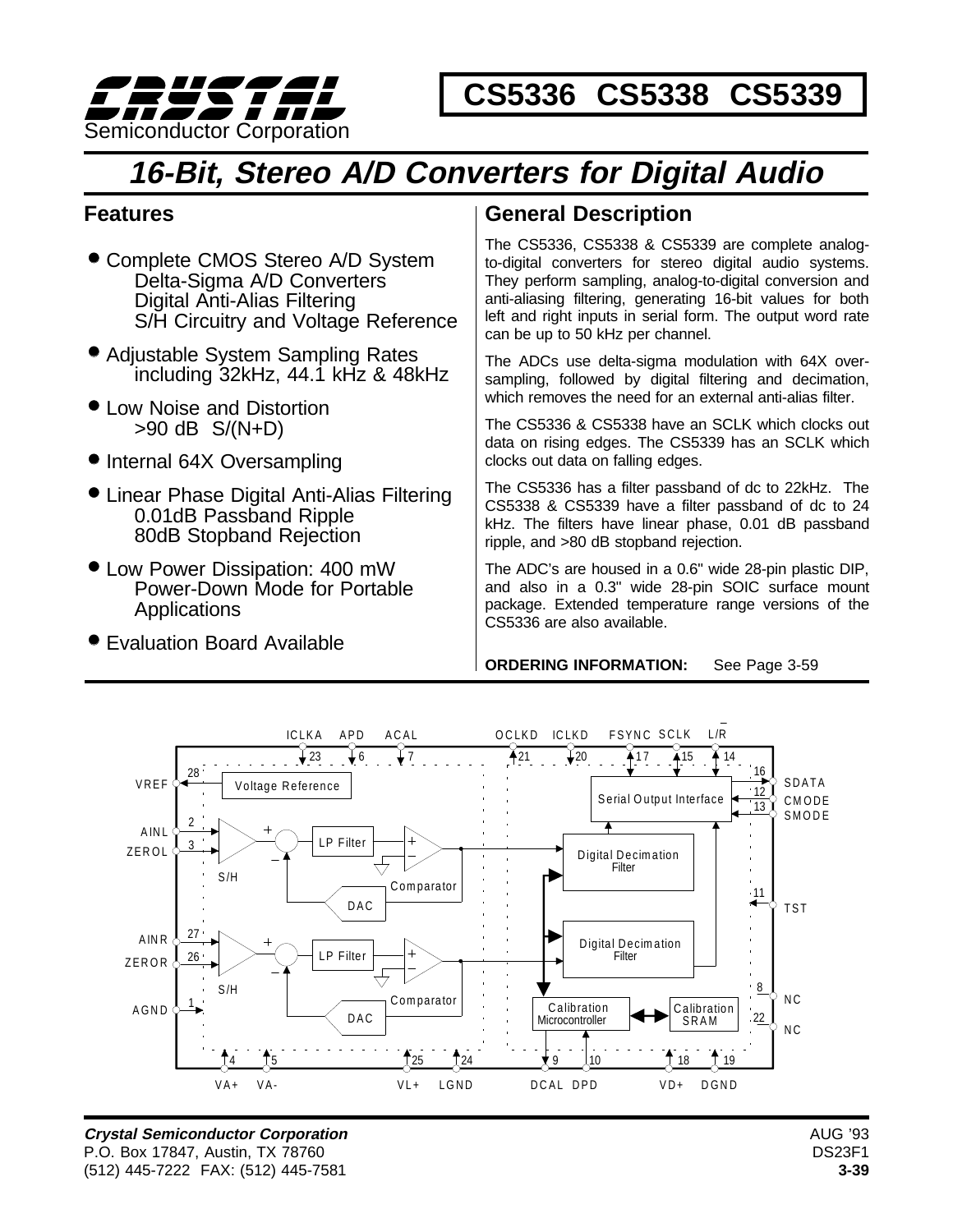**ANALOG CHARACTERISTICS** (Logic  $0 =$  GND; Logic  $1 =$  VD+; K grade:  $T_A = 25^\circ$ C; B and T grades:  $T_A = T_{MIN}$  to  $T_{MAX}$ ;  $VA +$ ,  $VL +$ ,  $VD + = 5V$ ;  $VA - = -5V$ ; Full-Scale Input Sinewave, 1kHz; Output word rate = 48 kHz; SCLK = 3.072 MHz; Source Impedance =  $50\Omega$  with 10 nF to AGND; Measurement Bandwidth is 10 Hz to 20 kHz; unless otherwise specified.)

| Symbol<br>Min Typ Max<br>Typ Max<br>Typ Max<br><b>Units</b><br>Min<br>Min<br>$\rm ^{\circ}C$<br>0<br>$-40$<br>$+85$<br>$-55$<br>$+125$<br><b>TA</b><br>70<br>to<br>to<br>to                                                                                                                                                                                                                                                                                                                                                                                             |
|-------------------------------------------------------------------------------------------------------------------------------------------------------------------------------------------------------------------------------------------------------------------------------------------------------------------------------------------------------------------------------------------------------------------------------------------------------------------------------------------------------------------------------------------------------------------------|
|                                                                                                                                                                                                                                                                                                                                                                                                                                                                                                                                                                         |
|                                                                                                                                                                                                                                                                                                                                                                                                                                                                                                                                                                         |
| 16<br>16<br>16<br>$\overline{a}$<br>$\overline{a}$<br>$\overline{a}$<br>$\overline{a}$<br><b>Bits</b><br>ä,<br>$\overline{a}$                                                                                                                                                                                                                                                                                                                                                                                                                                           |
|                                                                                                                                                                                                                                                                                                                                                                                                                                                                                                                                                                         |
| 92.7 95.7<br>93.5<br>92<br>90<br>84<br>dB<br>$\blacksquare$<br>$\overline{a}$<br>$\overline{a}$                                                                                                                                                                                                                                                                                                                                                                                                                                                                         |
| 90.7 92.7<br>Signal-to-(Noise + Distortion); THD+N<br>$S/(N+D)$<br>85<br>89<br>82<br>86<br>dB<br>$\blacksquare$<br>$\blacksquare$<br>$\overline{\phantom{0}}$                                                                                                                                                                                                                                                                                                                                                                                                           |
| 96<br>95<br>94<br>dB<br>÷,<br>$\overline{a}$<br>$\overline{a}$<br>÷,                                                                                                                                                                                                                                                                                                                                                                                                                                                                                                    |
| .0025.001<br>.001<br>.013<br><b>THD</b><br>.005<br>.005<br>%<br>$\overline{\phantom{a}}$<br>$\overline{a}$<br>$\blacksquare$                                                                                                                                                                                                                                                                                                                                                                                                                                            |
| $\circ$<br>.0001<br>.0001<br>.0001<br>$\blacksquare$<br>$\overline{\phantom{a}}$<br>$\qquad \qquad \blacksquare$<br>÷,<br>$\overline{a}$                                                                                                                                                                                                                                                                                                                                                                                                                                |
| 106<br>100<br>90<br>106<br>83<br>96<br>(dc to 20 kHz)<br>dB<br>$\blacksquare$<br>$\overline{\phantom{a}}$<br>$\overline{a}$                                                                                                                                                                                                                                                                                                                                                                                                                                             |
|                                                                                                                                                                                                                                                                                                                                                                                                                                                                                                                                                                         |
| 0.01<br>0.05<br>.01<br>.05<br>.01<br>0.1<br>dB<br>$\overline{a}$<br>ä,<br>$\overline{\phantom{0}}$                                                                                                                                                                                                                                                                                                                                                                                                                                                                      |
| (includes Vref tolerance)<br>±1<br>±5<br>±2<br>±5<br>±3<br>±6<br>%<br>$\qquad \qquad \blacksquare$<br>$\blacksquare$                                                                                                                                                                                                                                                                                                                                                                                                                                                    |
| (includes Vref drift, Note 1)<br>25<br>70<br>70<br>ppm/°C<br>L.<br>$\overline{a}$<br>$\overline{a}$                                                                                                                                                                                                                                                                                                                                                                                                                                                                     |
| <b>LSB</b><br>±5<br>±15<br>±10<br>±30<br>±16<br>±65<br>(Note 2)<br>$\blacksquare$<br>$\blacksquare$<br>$\overline{\phantom{a}}$                                                                                                                                                                                                                                                                                                                                                                                                                                         |
| 15<br>20<br>20<br>ppm/°C<br>(Note1)<br>$\overline{a}$                                                                                                                                                                                                                                                                                                                                                                                                                                                                                                                   |
|                                                                                                                                                                                                                                                                                                                                                                                                                                                                                                                                                                         |
| <b>VIN</b><br>$\vee$<br>±3.5 ±3.68<br>$±-3.5±3.68$<br>±3.5 ±3.68<br>(±Full Scale)<br>$\overline{a}$<br>$\overline{\phantom{0}}$<br>$\overline{a}$                                                                                                                                                                                                                                                                                                                                                                                                                       |
| ZIN<br>65<br>65<br>65<br>$k\Omega$<br>ä,<br>$\overline{a}$<br>$\overline{\phantom{0}}$<br>$\overline{a}$<br>L,                                                                                                                                                                                                                                                                                                                                                                                                                                                          |
|                                                                                                                                                                                                                                                                                                                                                                                                                                                                                                                                                                         |
| 35<br>35<br>25<br>35<br>$IA+$<br>25<br>25<br>$(VA+)+(VL+)$<br>mA<br>$\frac{1}{2}$<br>$\blacksquare$<br>$\overline{\phantom{a}}$                                                                                                                                                                                                                                                                                                                                                                                                                                         |
| mA<br>$\blacksquare$<br>$\overline{\phantom{a}}$<br>$\blacksquare$                                                                                                                                                                                                                                                                                                                                                                                                                                                                                                      |
|                                                                                                                                                                                                                                                                                                                                                                                                                                                                                                                                                                         |
| $\overline{a}$<br>$\blacksquare$<br>$\blacksquare$                                                                                                                                                                                                                                                                                                                                                                                                                                                                                                                      |
| $VD+$<br>$ID+$<br>10<br>400<br>10<br>400<br>10<br>400<br>$\mu$ A<br>$\overline{\phantom{0}}$                                                                                                                                                                                                                                                                                                                                                                                                                                                                            |
| <b>PDN</b><br>575<br>400<br>575<br>400<br>600<br>mW<br>(APD, DPD Low)<br>400<br>$\overline{\phantom{a}}$<br>$\overline{\phantom{a}}$<br>$\blacksquare$                                                                                                                                                                                                                                                                                                                                                                                                                  |
| <b>PDS</b><br>2.5<br>0.15<br>2.5<br>0.15<br>2.5<br>(APD, DPD High)<br>0.15<br>mW<br>$\overline{\phantom{a}}$<br>$\qquad \qquad \blacksquare$                                                                                                                                                                                                                                                                                                                                                                                                                            |
| 54<br>54<br>54<br>(dc to 26 kHz)<br>dB<br>÷,<br>$\overline{a}$<br>÷.<br>$\overline{a}$<br><b>PSRR</b>                                                                                                                                                                                                                                                                                                                                                                                                                                                                   |
| $-35$<br>$-35$<br>$-35$<br>VA-<br>IA-<br>$-25$<br>$-25$<br>$-25$<br>$VD+$<br>$ID+$<br>30<br>45<br>30<br>45<br>30<br>50<br>mA<br>$\qquad \qquad \blacksquare$<br>$\blacksquare$<br>$\overline{\phantom{a}}$<br>10<br>$(VA+)+(VL+)$<br>$IA+$<br>10<br>50<br>10<br>50<br>50<br>μA<br>$\overline{\phantom{0}}$<br>÷.<br>$\blacksquare$<br>$-10$<br>$-50$<br>VA-<br>IA-<br>$-10$<br>$-50$<br>$-10$<br>$-50$<br>$\mu$ A<br>100<br>100<br>100<br>(26 kHz to 3.046 MHz)<br>dB<br>$\overline{a}$<br>$\overline{a}$<br>$\overline{\phantom{0}}$<br>$\overline{\phantom{0}}$<br>ä, |

Notes: 1. This parameter is guaranteed by design and/or characterization.

2. After calibration with DCAL connected to ACAL, and ZEROL & ZEROR terminated to AGND with an impedance matched to the AINR & AINL source impedance. Executing a calibration with ACAL tied low (See Power Down and Offset Calibration section) will yield an offset error of typically less than  $±$  5LSB.

Specifications are subject to change without notice.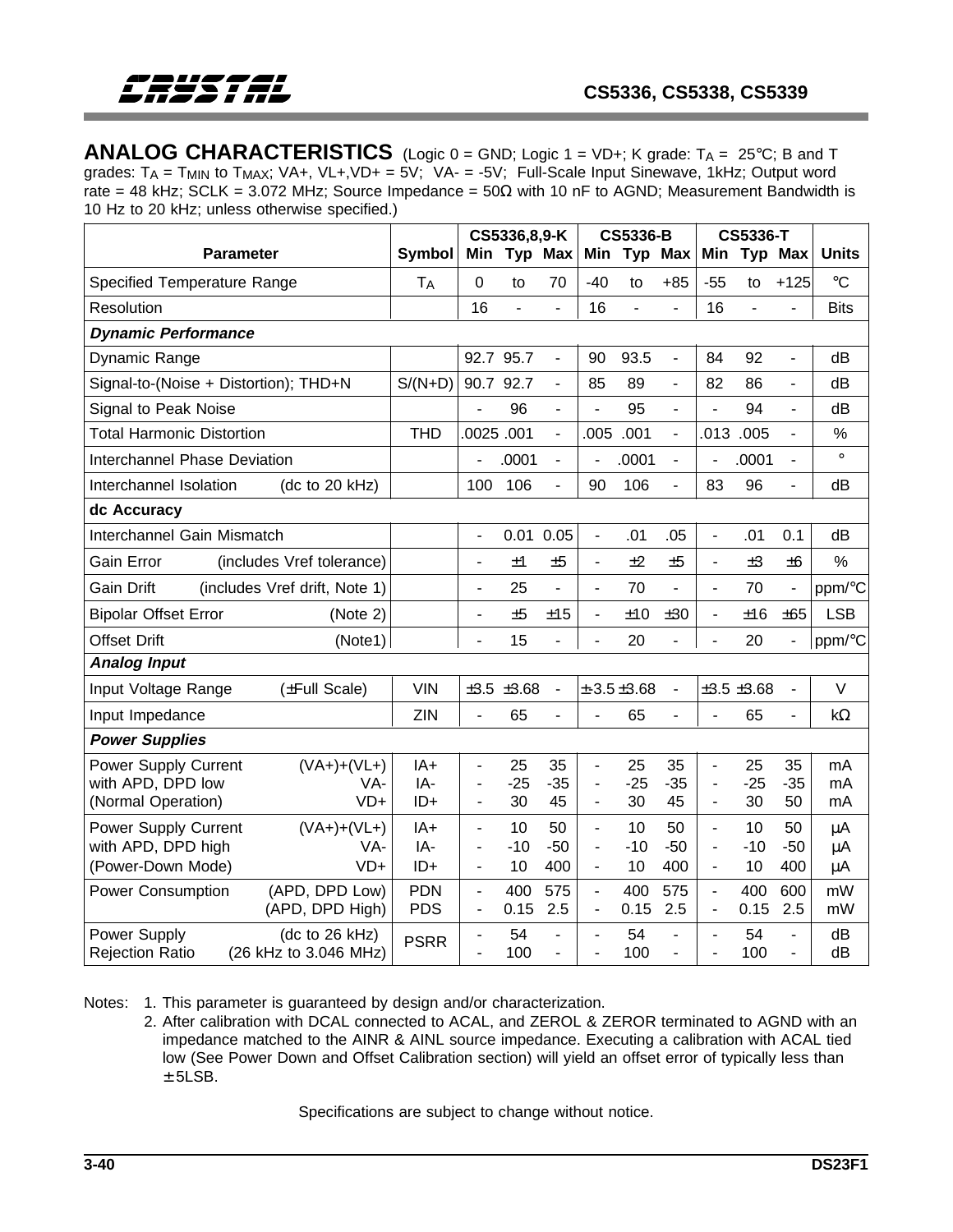# **DIGITAL FILTER CHARACTERISTICS**

 $(T_A = 25$  ° C; VA+, VL+, VD+ = 5V ± 5%; VA- = -5V ± 5%; Output word rate of 48 kHz)

| <b>Parameter</b>                     |                | Symbol           | <b>Min</b> | <b>Typ</b>    | Max      | <b>Units</b> |
|--------------------------------------|----------------|------------------|------------|---------------|----------|--------------|
| Passband<br>(-3 dB)                  | CS5336         |                  | 0          | to            | 22       | kHz          |
| (-3 dB)                              | CS5338, CS5339 |                  | 0          | to            | 24       | kHz          |
| $(-0.01 dB)$                         | CS5336         |                  | 0          | to            | 20       | kHz          |
| (-0.01 dB)                           | CS5338, CS5339 |                  | 0          | to            | 22       | <b>kHz</b>   |
| Passband Ripple                      |                |                  |            |               | $±$ 0.01 | dB           |
| Stopband                             | CS5336         |                  | 26         | to            | 3046     | kHz          |
|                                      | CS5338, CS5339 |                  | 28         | to            | 3044     | kHz          |
| <b>Stopband Attenuation</b>          | (Note 3)       |                  | 80         |               |          | dB           |
| Group Delay (OWR = Output Word Rate) |                | t gd             |            | <b>18/OWR</b> |          | s            |
| Group Delay Variation vs. Frequency  |                | $\triangle$ t gd |            |               | 0.0      | us           |

Notes: 3. The analog modulator samples the input at 3.072MHz for an output word rate of 48 kHz. There is no rejection of input signals which are multiples of the sampling frequency (that is: there is no rejection for n x 3.072MHz ±22kHz for the CS5338 & CS5339, or n x 3.072MHz ±20.0kHz for the CS5336, where  $n = 0,1,2,3...$ .

### **DIGITAL CHARACTERISTICS**

 $(T_A = 25 °C; VA+, VL+, VD+ = 5V ± 5%; VA = -5V ± 5%)$ 

| <b>Parameter</b>                        | Symbol | Min    | Typ | Max        | <b>Units</b> |
|-----------------------------------------|--------|--------|-----|------------|--------------|
| High-Level Input Voltage                | VIH    | 70%VD+ |     |            |              |
| Low-Level Input Voltage                 | ٧ıl    |        |     | $30\%$ VD+ |              |
| High-Level Output Voltage at lo = -20uA | ∨он    | 4.4    |     |            |              |
| Low-Level Output Voltage at Io = 20uA   | ∨o∟    |        |     | 0.1        |              |
| Input Leakage Current                   | lin    |        | 1.0 |            | uA           |

## **ABSOLUTE MAXIMUM RATINGS** (AGND, LGND, DGND = 0V, all voltages with respect to GND)

| <b>Parameter</b>                         |                  | Symbol                     | Min                      | Max           | <b>Units</b> |
|------------------------------------------|------------------|----------------------------|--------------------------|---------------|--------------|
| DC Power Supplies:                       | Positive Analog  | $VA+$                      | $-0.3$                   | $+6.0$        | V            |
|                                          | Negative Analog  | VA-                        | $+0.3$                   | $-6.0$        |              |
|                                          | Positive Logic   | $VL+$                      | $-0.3$                   | $(VA+) + 0.3$ |              |
|                                          | Positive Digital | $VD+$                      | $-0.3$                   | $+6.0$        |              |
| Input Current, Any Pin Except Supplies   |                  | $\mathsf{I}_{\mathsf{in}}$ | $\overline{\phantom{a}}$ | ± 10          | mA           |
| Analog Input Voltage (AIN and ZERO pins) |                  | $V_{INA}$                  | (VA-)-0.3                | $(VA+)+0.3$   | V            |
| Digital Input Voltage                    |                  | $V_{\text{IND}}$           | $-0.3$                   | $(VD+) + 0.3$ | V            |
| Ambient Temperature (power applied)      |                  | $T_{\rm A}$                | -55                      | $+125$        | °C           |
| Storage Temperature                      |                  | $T_{\text{stg}}$           | -65                      | $+150$        | °C           |

WARNING: Operation at or beyond these limits may result in permanent damage to the device. Normal operation is not guaranteed at these extremes.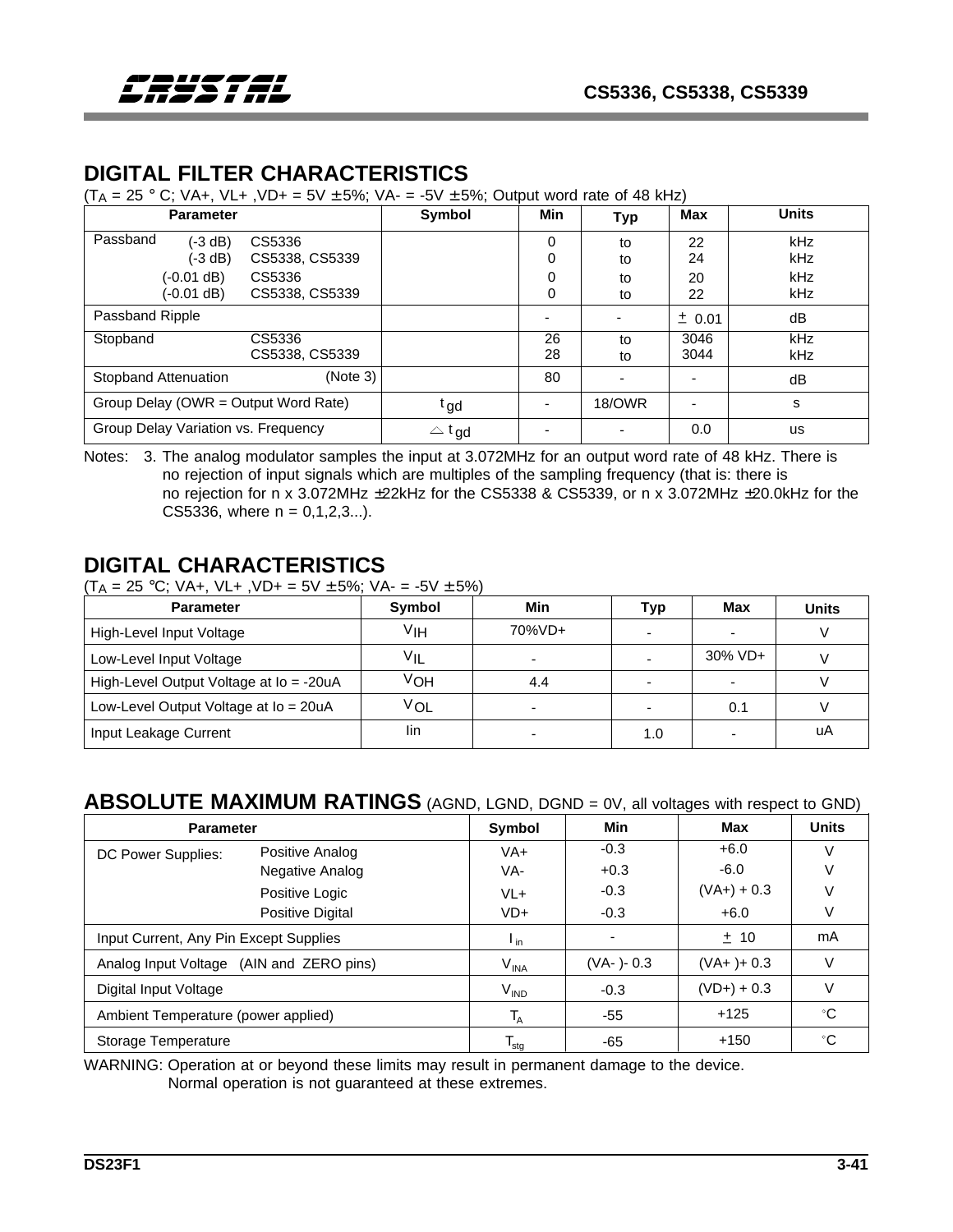

## **SWITCHING CHARACTERISTICS**

 $(T_A = 25 °C; VA+, VL+, VD+ = 5V ± 5%; VA- = -5V ± 5%; Inputs: Logic 0 = 0V, Logic 1 = VD+; C<sub>L</sub> = 20 pF)$ 

| <b>Parameter</b>                                             | <b>Symbol</b>       | Min         | <b>Typ</b>                   | <b>Max</b>               | Unit  |
|--------------------------------------------------------------|---------------------|-------------|------------------------------|--------------------------|-------|
| ICLKD Period (CMODE low)<br>(Note 6)                         | t clkw1             | 78          |                              | 3906                     | ns    |
| ICLKD Low (CMODE low)                                        | t clkl1             | 31          | $\overline{\phantom{a}}$     | $\blacksquare$           | ns    |
| ICLKD High (CMODE low)                                       | t clkh1             | 31          |                              |                          | ns    |
| ICLKD rising to OCLKD rising (CMODE low)                     | $t_{\text{io1}}$    | $\sqrt{5}$  | $\overline{\phantom{a}}$     | 40                       | ns    |
| ICLKD Period (CMODE high)                                    | t clkw2             | 52          |                              | 2604                     | ns    |
| ICLKD Low (CMODE high)                                       | t clkl2             | 20          |                              |                          | ns    |
| ICLKD High (CMODE high)                                      | t clkh <sub>2</sub> | 20          | $\overline{\phantom{a}}$     | $\blacksquare$           | ns    |
| ICLKD rising or falling to OCLKD rising (CMODE high, Note 4) | $t_{102}$           | 5           |                              | 45                       | ns    |
| ICLKD rising to L/R edge (CMODE low, MASTER mode)            | <sup>t</sup> ilr1   | $\sqrt{5}$  | $\overline{\phantom{a}}$     | 50                       | ns    |
| ICLKD rising to FSYNC edge (CMODE low, MASTER mode)          | <sup>t</sup> ifs1   | 5           |                              | 50                       | ns    |
| ICLKD rising to SCLK edge (CMODE low, MASTER mode)           | t isclk1            | $\sqrt{5}$  |                              | 50                       | ns    |
| ICLKD falling to L/R edge (CMODE high, MASTER mode)          | t <sub>ilr2</sub>   | 5           | $\overline{\phantom{a}}$     | 50                       | ns    |
| ICLKD falling to FSYNC edge (CMODE high, MASTER mode)        | $t$ ifs2            | 5           |                              | 50                       | ns    |
| ICLKD falling to SCLK edge (CMODE high, MASTER mode)         | t isclk2            | 5           | $\overline{\phantom{a}}$     | 50                       | ns    |
| SCLK rising to SDATA valid (MASTER mode, Note 5)             | $t_{\text{sdo}}$    | $\mathbf 0$ |                              | 50                       | ns    |
| SCLK duty cycle (MASTER mode)                                |                     | 40          | 50                           | 60                       | $\%$  |
| SCLK rising to L/R (MASTER mode, Note 5)                     | <sup>t</sup> mslr   | $-20$       | $\blacksquare$               | 20                       | ns    |
| SCLK rising to FSYNC (MASTER mode, Note 5)                   | <sup>t</sup> msfs   | $-20$       |                              | 20                       | ns    |
| SCLK Period (SLAVE mode)                                     | <sup>t</sup> sclkw  | 155         | $\qquad \qquad \blacksquare$ | $\overline{\phantom{a}}$ | ns    |
| SCLK Pulse Width Low (SLAVE mode)                            | t sclkl             | 60          |                              |                          | ns    |
| SCLK Pulse Width High (SLAVE mode)                           | <sup>t</sup> sclkh  | 60          |                              |                          | ns    |
| SCLK rising to SDATA valid (SLAVE mode, Note 5)              | $t$ dss             | ÷,          | $\overline{\phantom{a}}$     | 50                       | ns    |
| L/R edge to MSB valid (SLAVE mode)                           | t Irdss             |             |                              | 50                       | ns    |
| Falling SCLK to L/R edge delay (SLAVE mode, Note 5)          | <sup>t</sup> slr1   | 30          | $\blacksquare$               | $\overline{\phantom{a}}$ | ns    |
| L/R edge to falling SCLK setup time (SLAVE mode, Note 5)     | t sir2              | 30          | $\blacksquare$               |                          | ns    |
| Falling SCLK to rising FSYNC delay (SLAVE mode, Note 5)      | t sfs1              | 30          |                              | $\blacksquare$           | ns    |
| Rising FSYNC to falling SCLK setup time (SLAVE mode, Note 5) | t sfs2              | 30          | $\blacksquare$               | $\overline{\phantom{a}}$ | ns    |
| DPD pulse width                                              | <sup>t</sup> pdw    | 2 x tclkw   |                              |                          | ns    |
| DPD rising to DCAL rising                                    | $t_{\text{pcr}}$    | ٠           |                              | 50                       | ns    |
| DPD falling to DCAL falling (OWR = Output Word Rate)         | $t_{\text{pcf}}$    | ä,          | 4096                         | $\blacksquare$           | 1/OWR |

Notes: 4. ICLKD rising or falling depends on DPD to L/R timing (see Figure 2).

5. SCLK is shown for CS5336, CS5338. SCLK is inverted for CS5339.

6. Specifies minimum output word rate (OWR) of 1 kHz.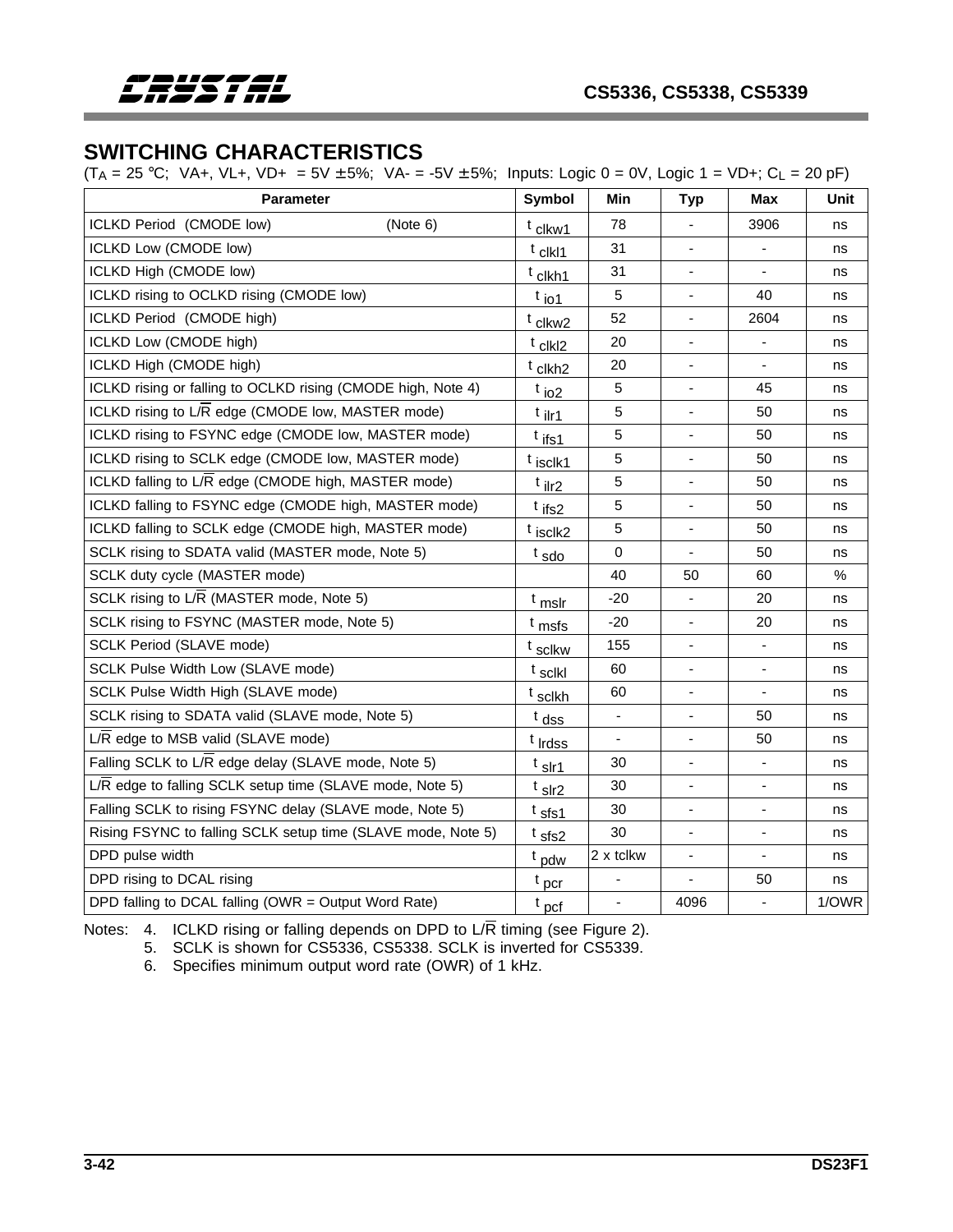











**SCLK to L/R & SDATA - SLAVE mode, FSYNC high**







**ICLKD to Outputs Propagation Delays (CMODE high)**



**Power Down & Calibration Timing**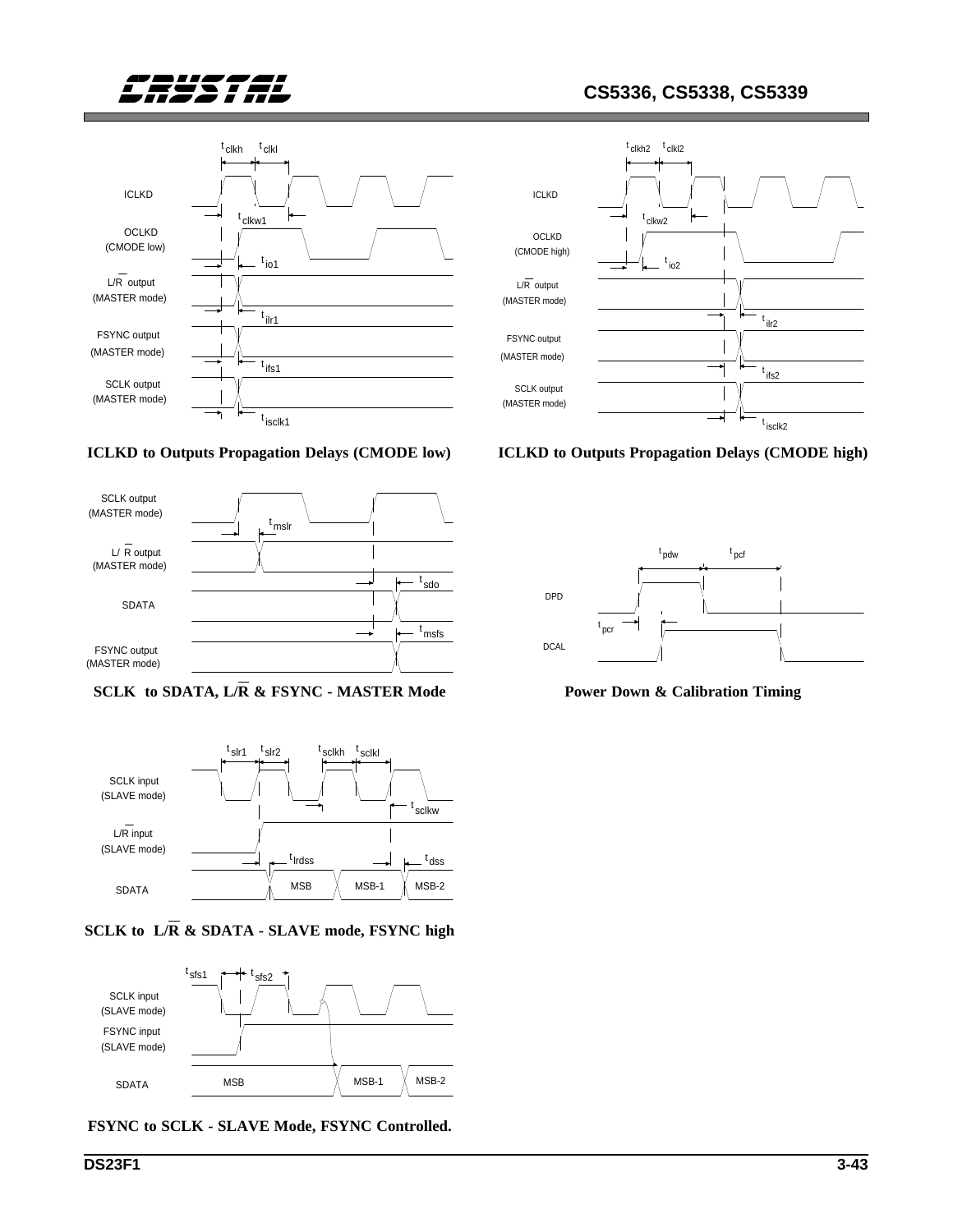# **RECOMMENDED OPERATING CONDITIONS**

(AGND, LGND, DGND = 0V; all voltages with respect to ground)

| <b>Parameter</b>     |                  | Symbol | Min     | Тур    | Max     | <b>Units</b> |
|----------------------|------------------|--------|---------|--------|---------|--------------|
| DC Power Supplies:   | Positive Digital | $VD+$  | 4.75    | 5.0    | $VA+$   | V            |
|                      | Positive Logic   | VL+    | 4.75    | 5.0    | VA+     | V            |
|                      | Positive Analog  | VA+    | 4.75    | 5.0    | 5.25    |              |
|                      | Negative Analog  | VA-    | $-4.75$ | $-5.0$ | $-5.25$ |              |
| Analog Input Voltage | (Note 7)         | V AIN  | $-3.68$ |        | 3.68    |              |

Notes: 7. The ADCs accept input voltages up to the analog supplies (VA+, VA-). They will produce a positive full-scale output for inputs above 3.68 V and negative full-scale output for inputs below -3.68 V. These values are subject to the gain error tolerance specification. Additional tag bits are output to indicate the amount of overdrive.



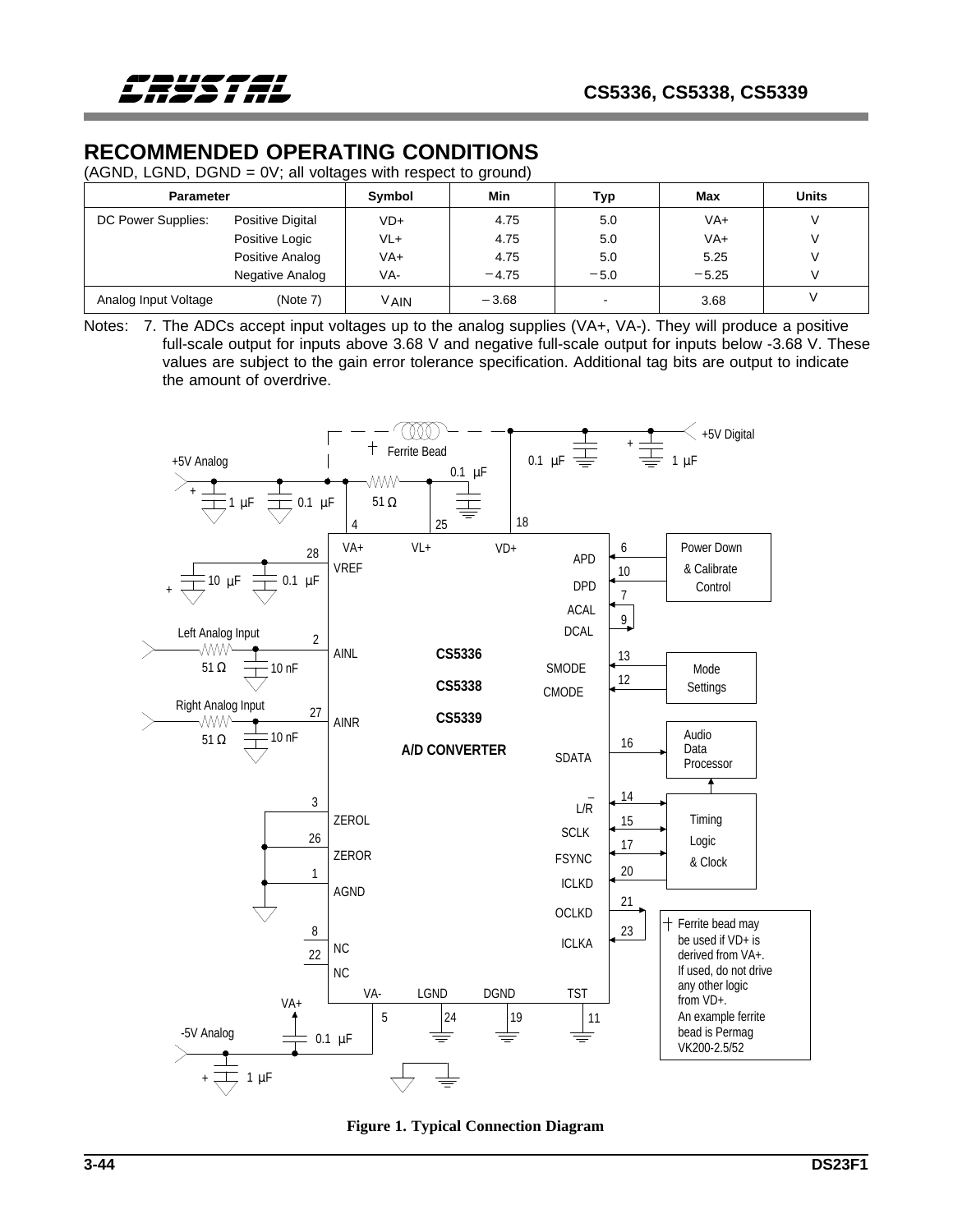

#### **GENERAL DESCRIPTION**

The CS5336, CS5338, and CS5339 are 16-bit, 2 channel A/D converters designed specifically for stereo digital audio applications. The devices use two one-bit delta-sigma modulators which simultaneously sample the analog input signals at a 64 X sampling rate. The resulting serial bit streams are digitally filtered, yielding pairs of 16-bit values. This technique yields nearly ideal conversion performance independent of input frequency and amplitude. The converters do not require difficultto-design or expensive anti-alias filters, and do not require external sample-and-hold amplifiers or a voltage reference.

An on-chip voltage reference provides for an input signal range of  $\pm 3.68$  volts. Any zero offset is internally calibrated out during a power-up selfcalibration cycle. Output data is available in serial form, coded as 2's complement 16-bit numbers. Typical power consumption of only 400 mW can be further reduced by use of the power-down mode.

For more information on delta-sigma modulation and the particular implementation inside these ADCs, see the references at the end of this data sheet.

| L/R<br>(kHz) | <b>CMODE</b> | <b>ICLKD</b><br>(MHz) | OCLKD/<br><b>ICLKA</b><br>(MHz) | <b>SCLK</b><br>(MHz) |
|--------------|--------------|-----------------------|---------------------------------|----------------------|
| 32           | low          | 8.192                 | 4.096                           | 2.048                |
| 32           | high         | 12.288                | 4.096                           | 2.048                |
| 44.1         | low          | 11.2896               | 5.6448                          | 2.8224               |
| 44.1         | high         | 16.9344               | 5.6448                          | 2.8224               |
| 48           | low          | 12.288                | 6.144                           | 3.072                |
| 48           | high         | 18.432                | 6.144                           | 3.072                |

#### **SYSTEM DESIGN**

Very few external components are required to support the ADC. Normal power supply decoupling components, voltage reference bypass capacitors and a single resistor and capacitor on each input for anti-aliasing are all that's required, as shown in Figure 1.

#### *Master Clock Input*

The master input clock (ICLKD) into the ADC runs the digital filter, and is used to generate the modulator sampling clock. ICLKD frequency is determined by the desired Output Word Rate (OWR) and the setting of the CMODE pin. CMODE high will set the required ICLKD frequency to 384 X OWR, while CMODE low will set the required ICLKD frequency to 256 X OWR. Table 1 shows some common clock frequencies. The digital output clock (OCLKD) is always equal to 128 X OWR, which is always 2 X the input sample rate. OCLKD should be connected to ICLKA, which controls the input sample rate.

The phase alignment between ICLKD and OCLKD is determined as follows: when CMODE is



\* DPD low is recognized on the next ICLKD rising edge (#0)

\*\* L/R rising before ICLKD rising #2 causes OCLKD -1

\*\*\*  $L/R$  rising after ICLKD rising #2 causes OCLKD - 2

#### Table 1. Common Clock Frequencies Figure 2. ICLKD to OCLKD Timing with CMODE **high (384 X OWR)**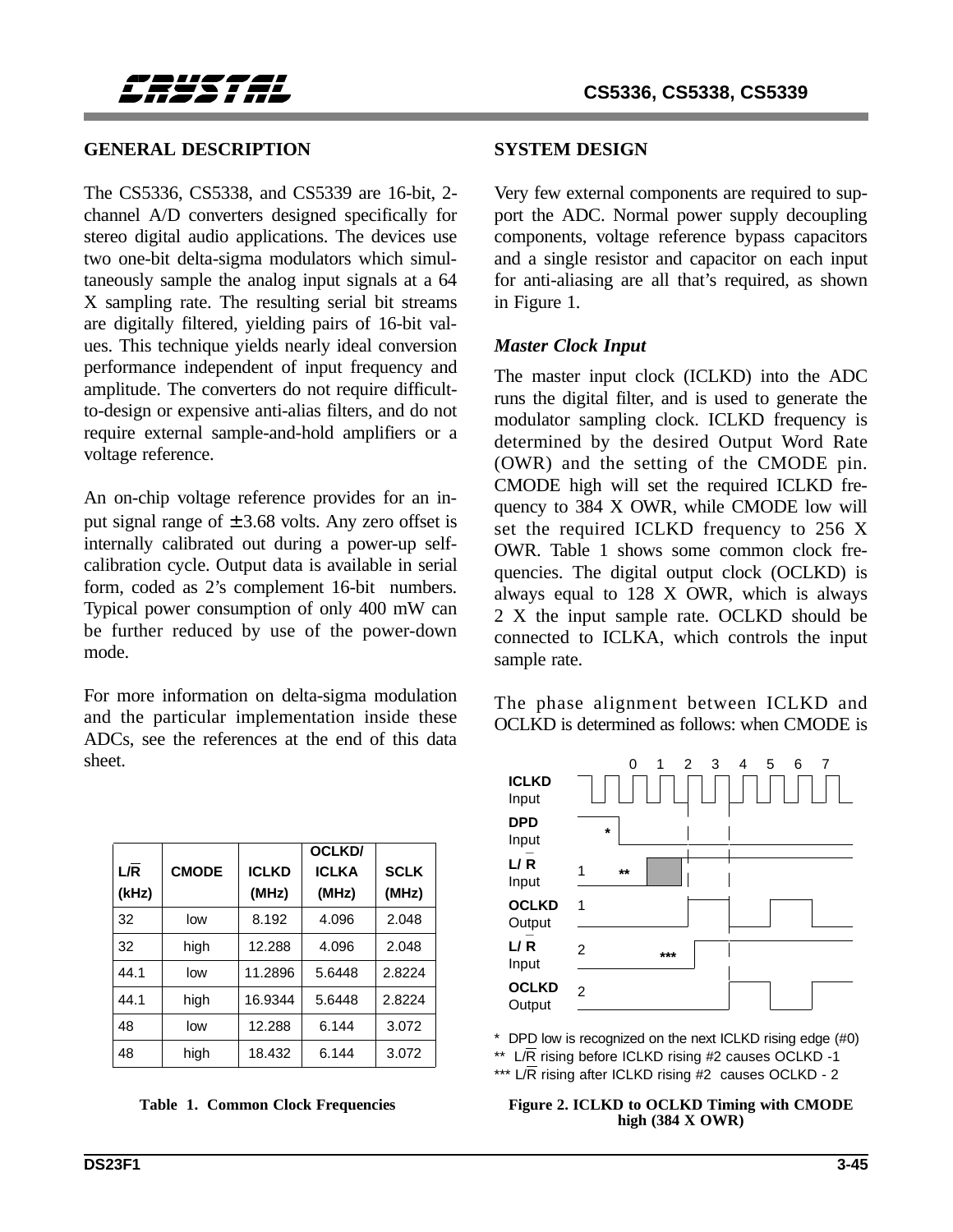



**Figure 4. Data Output Timing - SLAVE Mode, FSYNC high**

low, ICLKD is divided by 2 to generate OCLKD. The phase relationship between ICLKD and OCLKD is always the same, and is shown in the Switching Characteristics Timing Diagrams. When CMODE is high, OCLKD is ICLKD divided by 3. There are two possible phase relationships between ICLKD and OCLKD, which depend on the start-up timing between DPD and  $L/\overline{R}$ , shown in Figure 2.

### *Serial Data Interface*

The serial data output interface has 3 possible modes of operation: MASTER mode, SLAVE mode with FSYNC high, and SLAVE mode with FSYNC controlled. In MASTER mode, the A/D converter is driven from a master clock (ICLKD) and outputs all other clocks, derived from ICLKD (see Figure 3). Notice the one SCLK cycle delay between  $L/\overline{R}$  edges and FSYNC rising edges. FSYNC brackets the 16 data bits for each channel.

In SLAVE mode, L/R and SCLK are inputs. L/R must be externally derived from ICLKD, and should be equal to the Output Word Rate. SCLK should be equal to the input sample rate, which is equal to OCLKD/2. Other SCLK frequencies are possible, but may degrade dynamic range because of interference effects. Data bits are clocked out via the SDATA pin using the SCLK and  $L/R$  inputs. The rising edge of SCLK causes the ADC to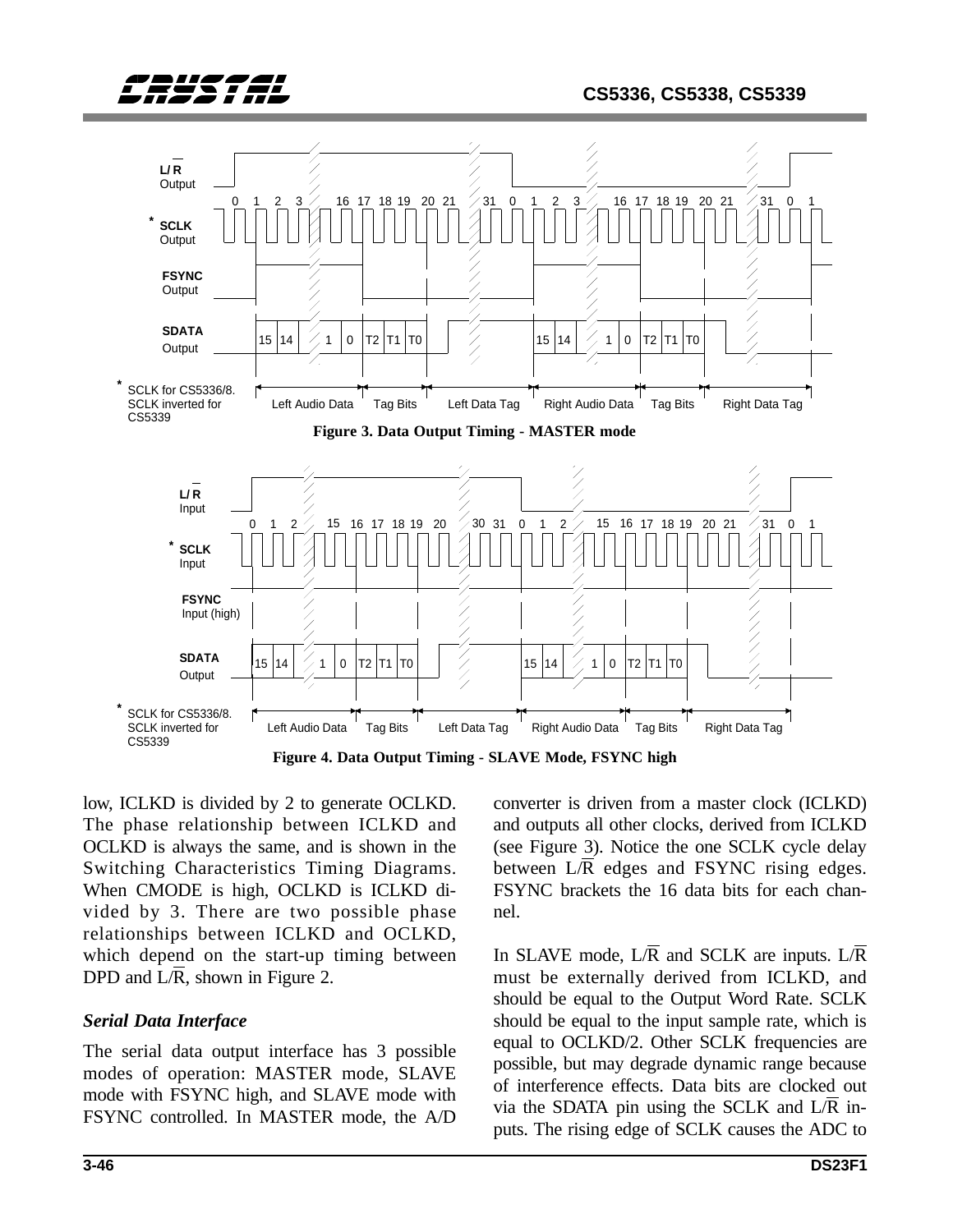



**Figure 5. Data Output Timing - SLAVE Mode, FSYNC controlled**

output each bit, except the MSB, which is clocked out by the  $L/\overline{R}$  edge. As shown in Figure 4, when FSYNC is high, serial data bits are clocked immediately following the  $L/\overline{R}$  edge.

In SLAVE mode with FSYNC controlled, as shown in Figure 5, when FSYNC is low, only the MSB is clocked out after the  $L/R$  edge. With FSYNC low, SCLK is ignored. When it is desired to start clocking out data, bring FSYNC high which enables SCLK to start clocking out data. Bringing FSYNC low will stop the data being clocked out. This feature is particularly useful to

| <b>Input Level</b>         | T2 | Т1 | T0 |
|----------------------------|----|----|----|
| 1.375 x FS                 | 1  | 1  | 1  |
| 1.250 x FS to 1.375 x FS   |    | 1  | ი  |
| 1.125 x FS to 1.250 x FS   | 1  | 0  | 1  |
| 1.000 x FS to 1.125 x FS   | 1  | 0  | 0  |
| $-1.006$ dB to $0.000$ dB  | O  | 1  | 1  |
| $-3.060$ dB to $-1.006$ dB | 0  | 1  | ი  |
| $-6.000$ dB to $-3.060$ dB | 0  | 0  | 1  |
| < -6.000dB                 | n  | n  |    |

FS = Full Scale (0dB) Input

**Table 2. Tag Bit Definition**

position in time the data bits onto a common serial bus.

The serial nature of the output data results in the left and right data words being read at different times. However, the words within an  $L/\overline{R}$  cycle represent simultaneously sampled analog inputs.

In all modes, additional bits are output after the data bits: 3 tag bits and a left/right indicator. The tag bits indicate a near-to-clipping input condition for the data word to which the tag bits are attached. Table 2 shows the relationship between input level and the tag bit values. The serial bit immediately following the tag bits is 0 for the left channel, and 1 for the right channel. The remaining bits before the next  $L/R$  edge will be 1's for the left channel and 0's for the right channel. Normally, the tag bits are separated from the audio data by the digital signal processor. However, if the tag bits are interpreted as audio data, their position below the LSB would result as a very small dc offset.

In all modes, SCLK is shown for the CS5336 and CS5338, where data bits are clocked out on rising edges. SCLK is inverted for the CS5339.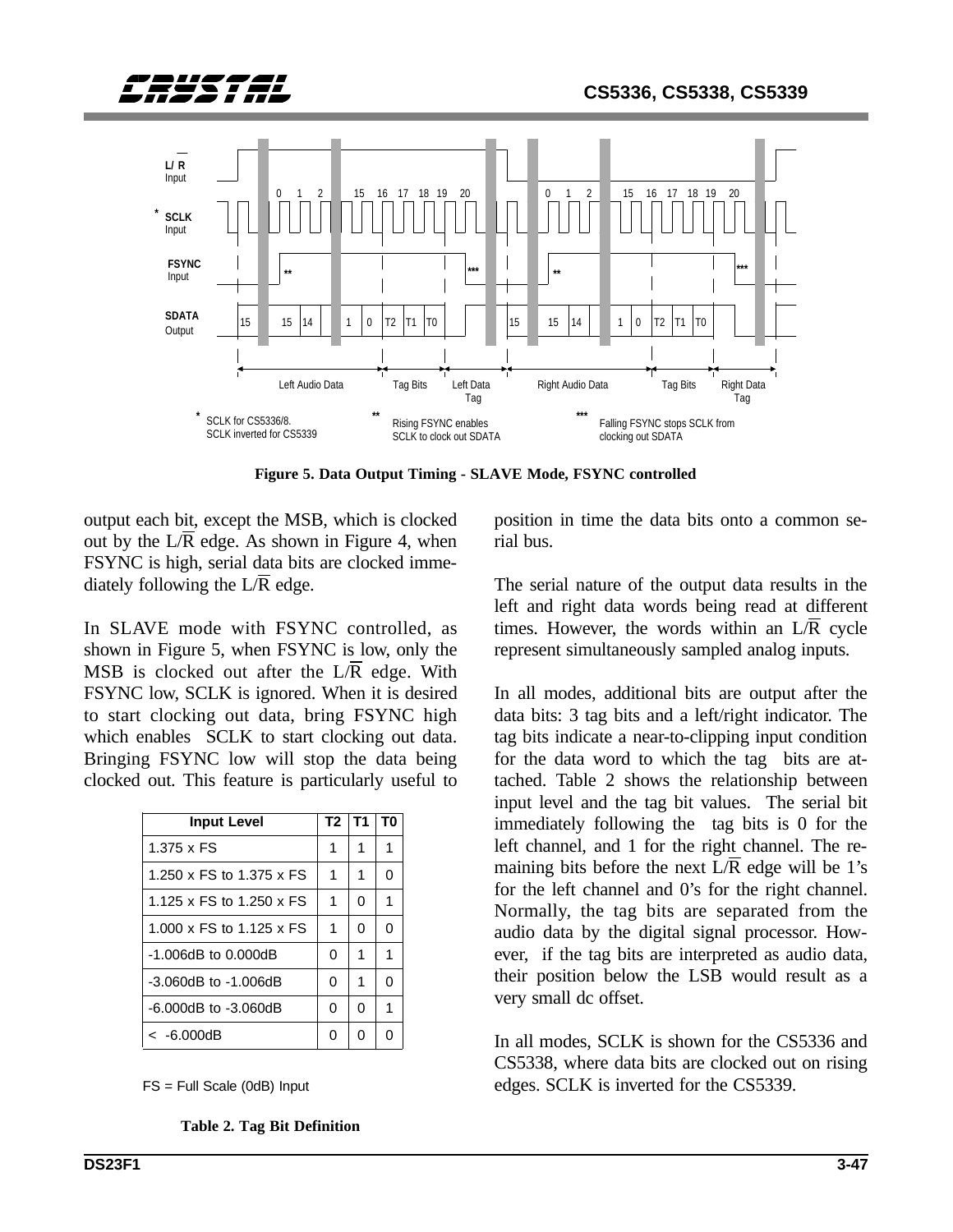

Certain serial modes align well with various interface requirements. A CS5339 in MASTER mode, with an inverted  $L/\overline{R}$  signal, generates  $I^2S$ (Philips) compatible timing. A CS5336 in MAS-TER mode, using FSYNC, interfaces well with a Motorola DSP56000. A CS5336 in SLAVE mode emulates a CS5326 style interface, and also links up to a DSP56000 in network mode.

#### *Analog Connections*

The analog inputs are presented to the modulators via the AINR and AINL pins. The analog input signal range is determined by the internal voltage reference value, which is typically -3.68 volts. The input signal range therefore is typically  $+3.68$  volts.

The ADC samples the analog inputs at 3.072 MHz for a 12.288 MHz ICLKD (CMODE low). For the CS5336, the digital filter rejects all noise between 26 kHz and (3.072 MHz-26 kHz). For the CS5338 and CS5339, the digital filter rejects all noise between 28 kHz and (3.072 MHz-28 kHz). However, the filter will not reject frequencies right around 3.072 MHz (and multiples of 3.072 MHz). Most audio signals do not have significant energy at 3.072 MHz. Nevertheless, a 51  $\Omega$  resistor in series with the analog input, and a 10 nF NPO or COG capacitor to ground will attenuate any noise energy at 3.072 MHz, in addition to providing the optimum source impedance for the modulators. The use of capacitors which have a large voltage coefficient (such as general purpose ceramics) should be avoided since these can degrade signal linearity. If active circuitry precedes the ADC, it is recommended that the above RC filter is placed between the active circuitry and the AINR and AINL pins. The above example frequencies scale linearly with output word rate.

The on-chip voltage reference output is brought out to the VREF pin. A 10 µF electrolytic capacitor in parallel with a 0.1 µF ceramic capacitor attached to this pin eliminates the effects of high frequency noise. Note the negative value of VREF when using polarized capacitors. No load current may be taken from the VREF output pin.

The analog input level used as zero during the offset calibration period (described later) is input on the ZEROL and ZEROR pins. Typically, these pins are directly attached to AGND. For the ultimate in offset nulling, networks can be attached to ZEROR and ZEROL whose impedances match the impedances present on AINL and AINR.

### *Power-Down and Offset Calibration*

The ADC has a power-down mode wherein typical consumption drops to  $150 \mu W$ . In addition, exiting the power-down state initiates an offset calibration procedure.

APD and DPD are the analog and digital powerdown pins. When high, they place the analog and digital sections in the power-down mode. Bringing these pins low takes the part out of power-down mode. DPD going low initiates a calibration cycle. If not using the power down feature, APD should be tied to AGND. When using the power down feature, DPD and APD may be tied together if the capacitor on VREF is not

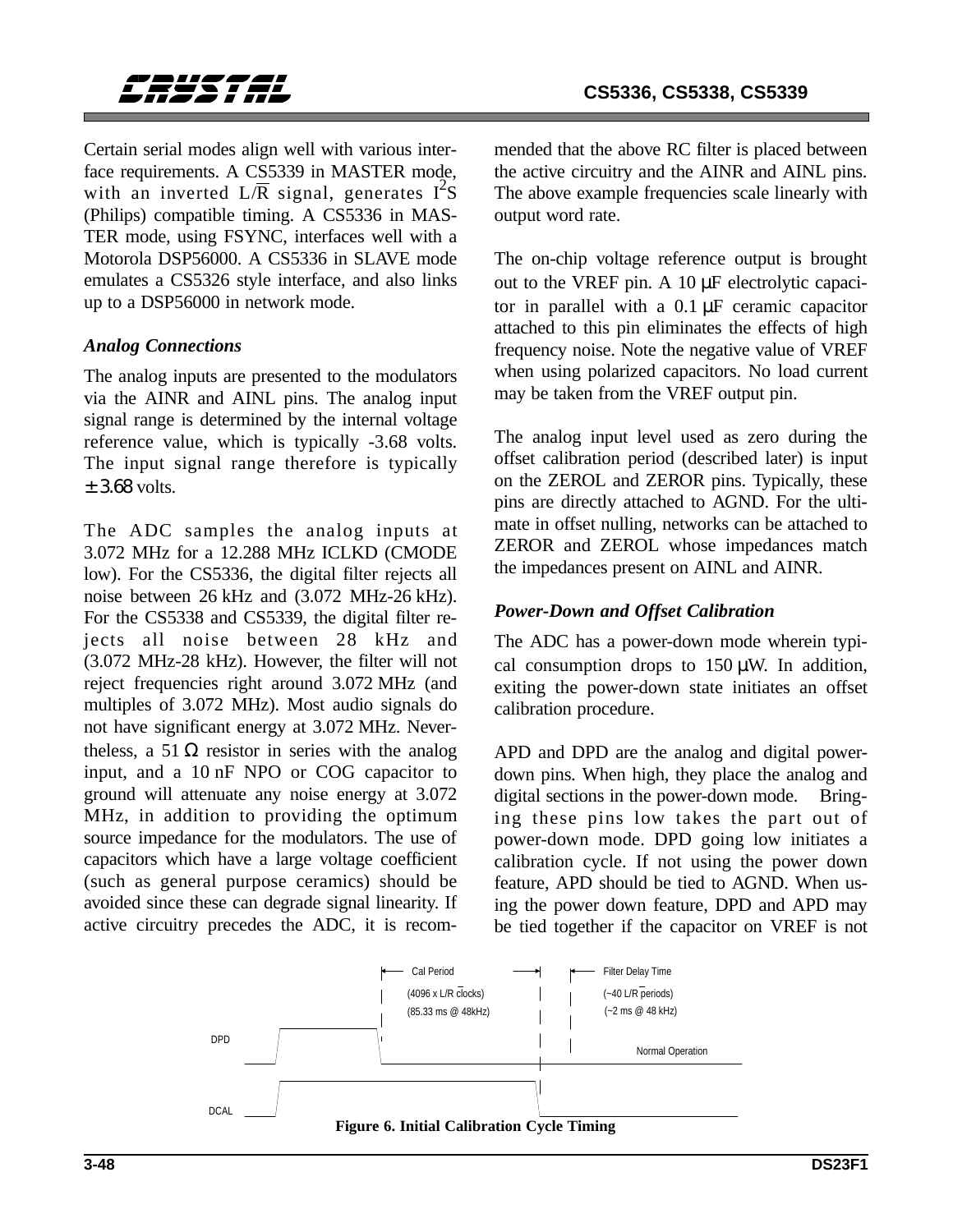

greater than 10 µF, as stated in the "Power-Up Considerations" section.

During the offset calibration cycle, the digital section of the part measures and stores the value of the calibration input of each channel in registers. The calibration input value is subtracted from all future outputs. The calibration input may be obtained from either the analog input pins (AINL and AINR) or the zero pins (ZEROL and ZEROR) depending on the state of the ACAL pin. With ACAL low, the analog input pin voltages are measured, and with ACAL high, the zero pin voltages are measured.

As shown in Figure 6, the DCAL output is high during calibration, which takes 4096  $L/\overline{R}$  clock cycles. If DCAL is connected to the ACAL input, the calibration routine will measure the voltage on ZEROR and ZEROL. These should be connected directly to ground or through a network matched to that present on the analog input pins. Internal offsets of each channel will thus be measured and subsequently subtracted.

Alternatively, ACAL may be permanently connected low and DCAL utilized to control a multiplexer which grounds the user's front end. In this case, the calibration routine will measure and store not only the internal offsets but also any offsets present in the front end input circuitry.

During calibration, the digital output of both channels is forced to a 2's complement zero. Subtraction of the calibration input from conversions after calibration substantially reduces any power on click that might otherwise be experienced. A short delay of approximately 40 output words will occur following calibration for the digital filter to begin accurately tracking audio band signals.

### *Power-up Considerations*

Upon initial application of power to the supply pins, the data in the calibration registers will be indeterminate. A calibration cycle should always be initiated after application of power to replace potentially large values of data in these registers with the correct values.

The modulators settle very quickly (a matter of microseconds) after the analog section is powered on, either through the application of power, or by exiting the power-down mode. The voltage reference can take a much longer time to reach a final value due to the presence of large external capacitance on the VREF pin; allow approximately 5 ms/µF. The calibration period is long enough to allow the reference to settle for capacitor values of up to 10 µF. If a larger capacitor is used, additional time between APD going low and DPD going low should be allowed for VREF settling before a calibration cycle is initiated.

### *Grounding and Power Supply Decoupling*

As with any high resolution converter, the ADC requires careful attention to power supply and grounding arrangements if its potential performance is to be realized. Figure 1 shows the recommended power arrangements, with VA+, VA- and VL+ connected to a clean  $\pm$  5 V supply. VD+, which powers the digital filter, may be run from the system +5V logic supply, provided that it is not excessively noisy  $( $\pm 50$  mV pk-to-pk).$ Alternatively, VD+ may be powered from VA+ via a ferrite bead. In this case, no additional devices should be powered from VD+. Analog ground and digital ground should be connected together near to where the supplies are brought onto the printed circuit board. Decoupling capacitors should be as near to the ADC as possible, with the low value ceramic capacitor being the nearest.

The printed circuit board layout should have separate analog and digital regions and ground planes,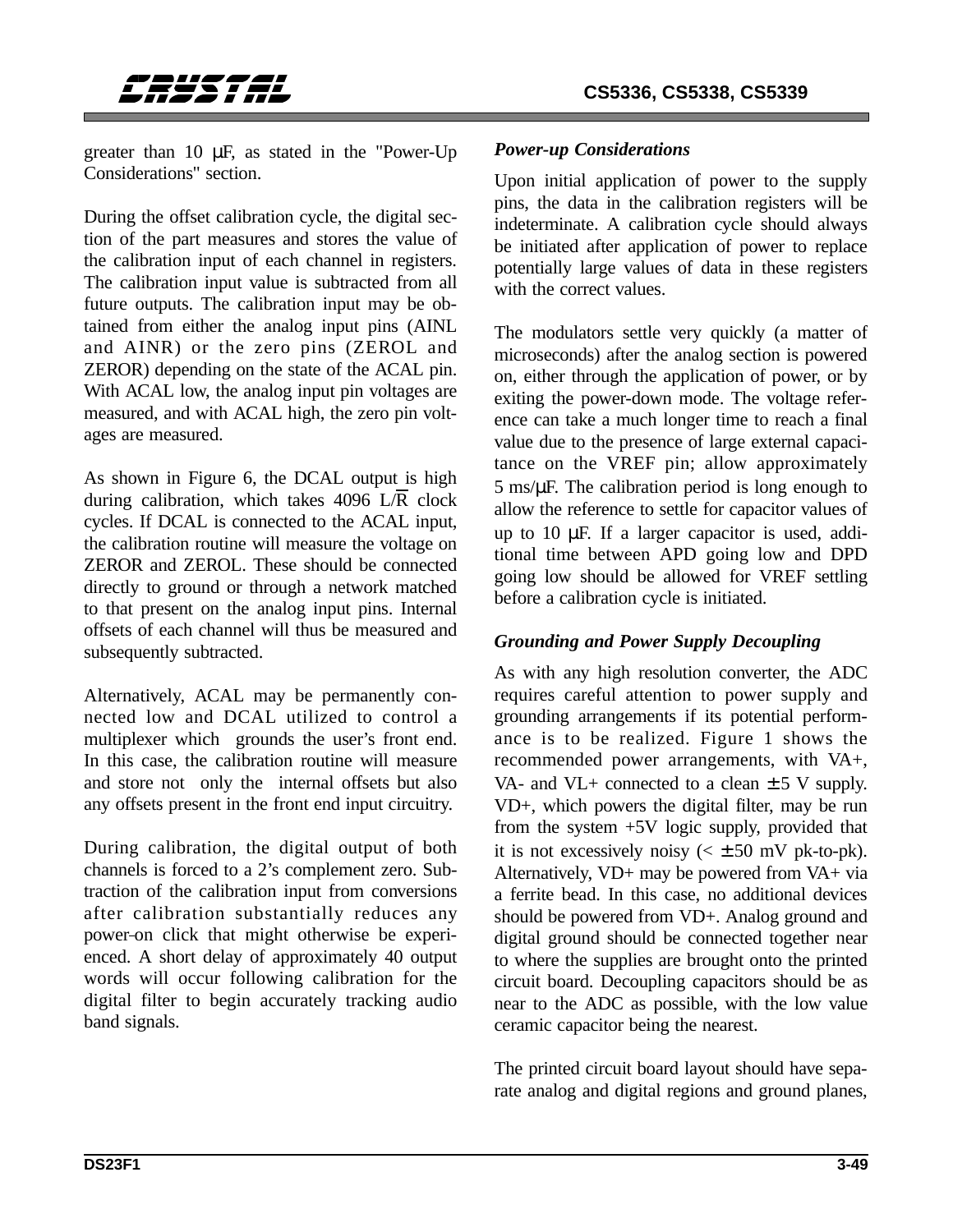

with the ADC straddling the boundary. All signals, especially clocks, should be kept away from the VREF pin in order to avoid unwanted coupling into the modulators. The VREF decoupling capacitors, particularly the  $0.1 \mu$ F, must be positioned to minimize the electrical path from VREF to Pin 1 AGND and to minimize the path between VREF and the capacitors. An evaluation board is available which demonstrates the optimum layout and power supply arrangements, as well as allowing fast evaluation of the ADC.

To minimize digital noise, connect the ADC digital outputs only to CMOS inputs.

### *Synchronization of Multiple CS5336/8/9*

In systems where multiple ADC's are required, care must be taken to insure that the ADC internal clocks are synchronized between converters to insure simultaneous sampling. In the absence of this synchronization, the sampling difference could be one ICLKD period which is typically 81.4 nsec for a 48 kHz sample rate.

### *SLAVE MODE*

Synchronous sampling in the slave mode is achieved by connecting all DPD and APD pins to a single control signal and supplying the same ICLKD and  $L/R$  to all converters.

### *MASTER MODE*

The internal counters of the CS5336/8/9 are reset during DPD/APD high and will start simultaneously by insuring that the release of DPD/APD for all converters is internally latched on the same rising edge of ICLKD. This can be achieved by connecting all DPD/APD pins to the same control signal and insuring that the DPD/APD falling edge occurs outside a  $\pm 30$  ns window either side of an ICLKD rising edge.

#### **PERFORMANCE**

### *FFT Tests*

For FFT based tests, a very pure sine wave is presented to the ADC, and an FFT analysis is performed on the output data. The resulting spectrum is a measure of the performance of the ADC.

Figure 7 shows the spectral purity of the CS5336 with a 1 kHz, -10 dB input. Notice the low noise floor, the absence of any harmonic distortion, and the Dynamic Range value of 95.41 dB.

Figure 8 shows the CS5336 high frequency performance. The input signal is a -10 dB, 9 kHz sine wave. Notice the small 2nd harmonic at 110 dB down.

Figure 9 shows the low-level performance of the CS5336. Notice the lack of any distortion components. Traditional R-2R ladder based ADC's can have problems with this test, since differential non-linearities around the zero point become very significant. Figure 10 shows the same very low input amplitude performance, but at 9kHz input frequency.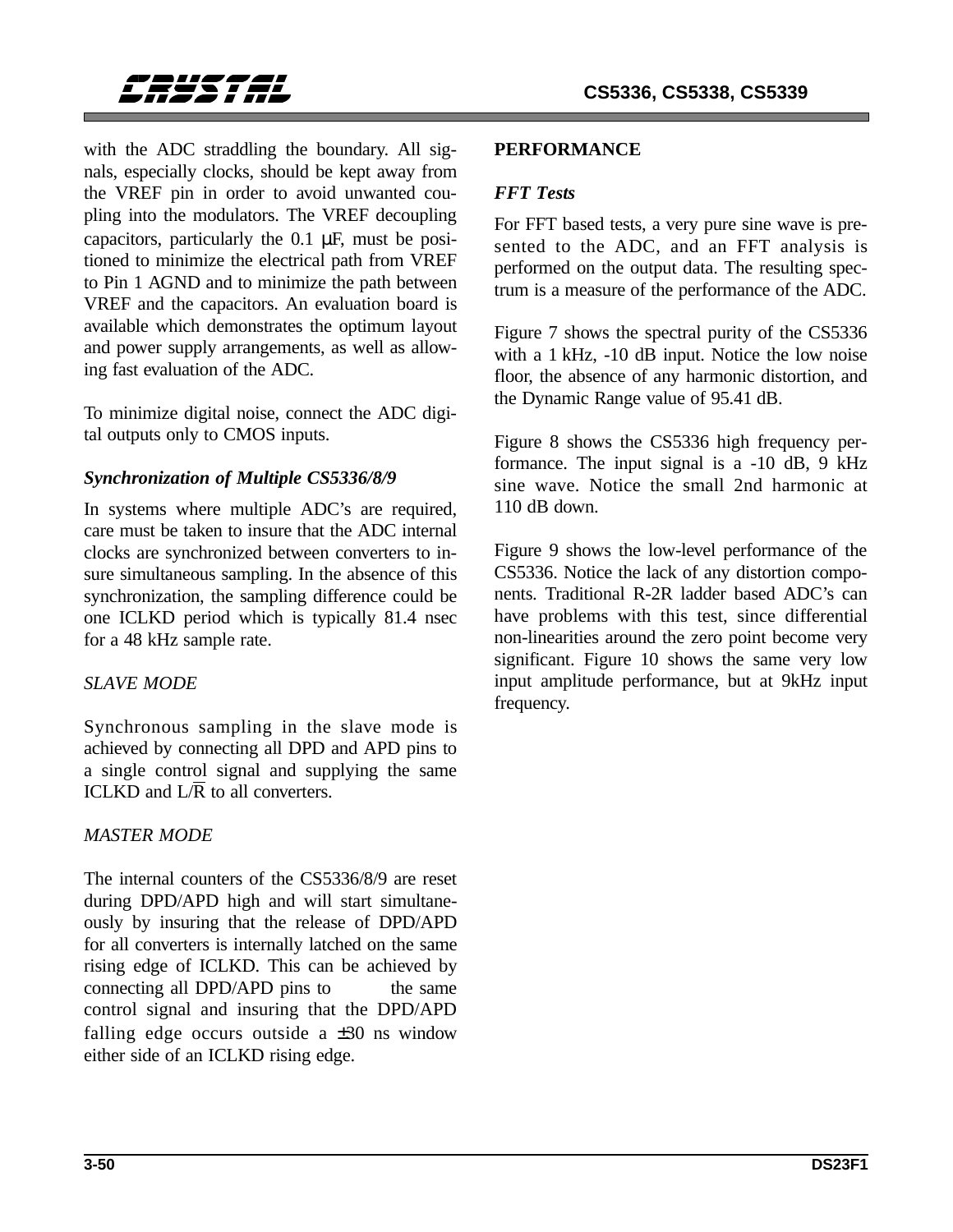



**Figure 7. CS5336 FFT Plot with -10 dB, 1 kHz Input Figure 8. CS5336 FFT Plot with -10 dB, 9 kHz Input**



**Figure 9. CS5336 FFT Plot with -80 dB, 1 kHz Input**

#### *DNL Tests*

A Differential Non-Linearity test is also shown. Here, the converter is presented with a linear ramp signal. The resulting output codes are counted to yield a number which is proportional to the codewidth. A plot of codewidth versus code graphically illustrates the uniformity of the codewidths. Figure 11 shows the excellent Differential Non-Linearity of the CS5336. This plot







**Figure 10. CS5336 FFT Plot with -80 dB, 9 kHz Input**

displays the worst case positive and negative errors in each of 512 groups of 128 codes. Codewidths typically are within  $\pm$  0.2 LSB's of ideal. A delta-sigma modulator based ADC has no inherent mechanism for generating DNL errors. The residual small deviations shown in Figure 11 are a result of noise. Nevertheless, the performance shown is extremely good, and is superior to typical R-2R ladder based designs.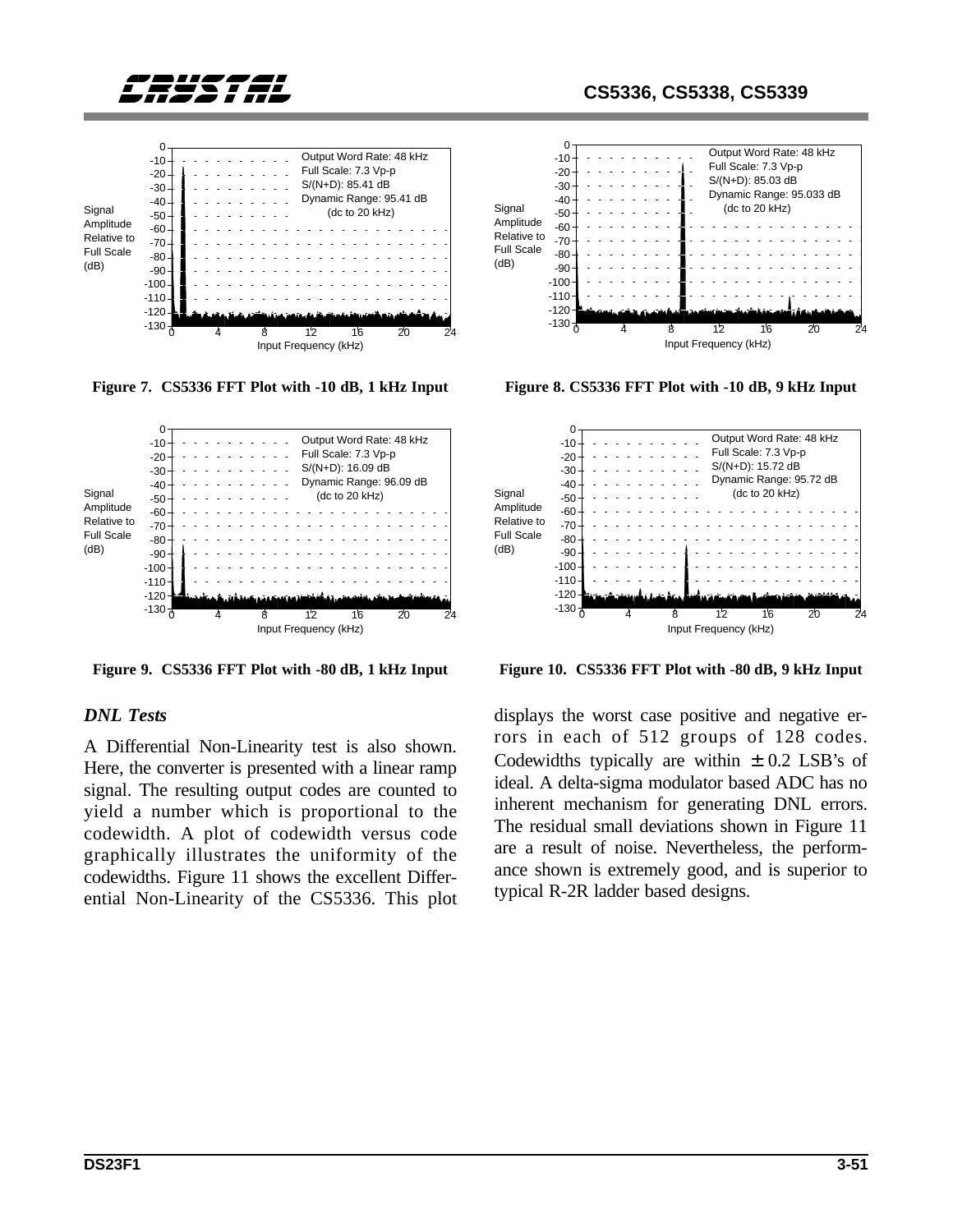



**Figure 11. CS5336 Differential Non-Linearity Plot**

### *Digital Filter*

Figures 12 through 17 show the performance of the digital filter included in the ADC. All the plots assume an output word rate of 48 kHz. The filter frequency response will scale precisely with changes in output word rate. The passband ripple is flat to  $\pm 0.01$  dB maximum. Stopband rejection is greater than 80 dB.

Figures 12,14 &16 show the CS5338 and CS5339 filter characteristics. Figure 17 is an expanded view of the transition band.

Figures 13,15 & 17 show the CS5336 filter characteristics. Figure 17 is an expanded view of the transition band.

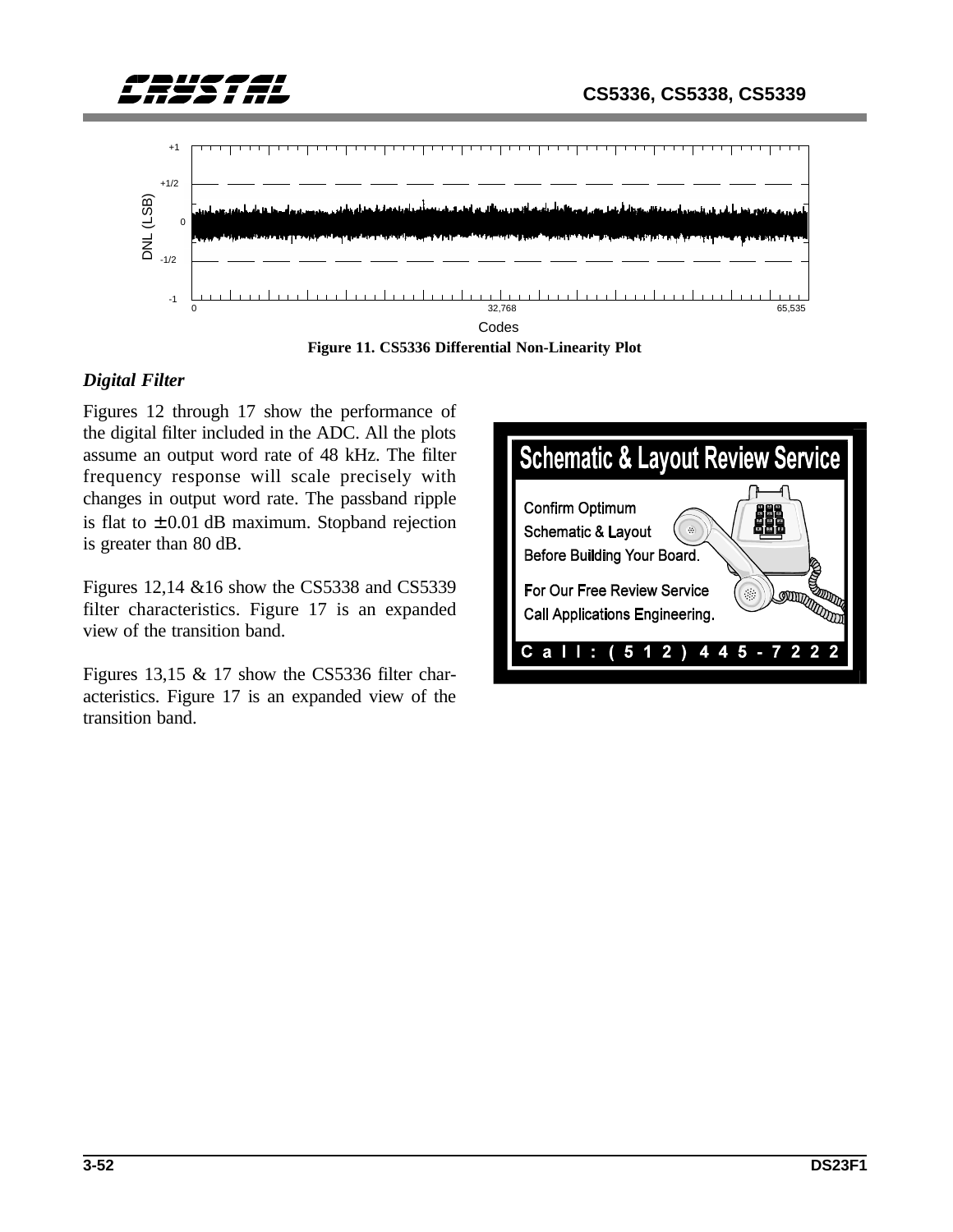



**Figure 12. CS5338/9 Digital Filter Stopband Rejection**



**Figure 14. CS5338/9 Digital Filter Passband Ripple**



Figure 16. CS5338/9 Digital Filter Transition Band Figure 17. CS5336 Digital Filter Transition Band



**Figure 13. CS5336 Digital Filter Stopband Rejection**



**Figure 15. CS5336 Digital Filter Passband Ripple**

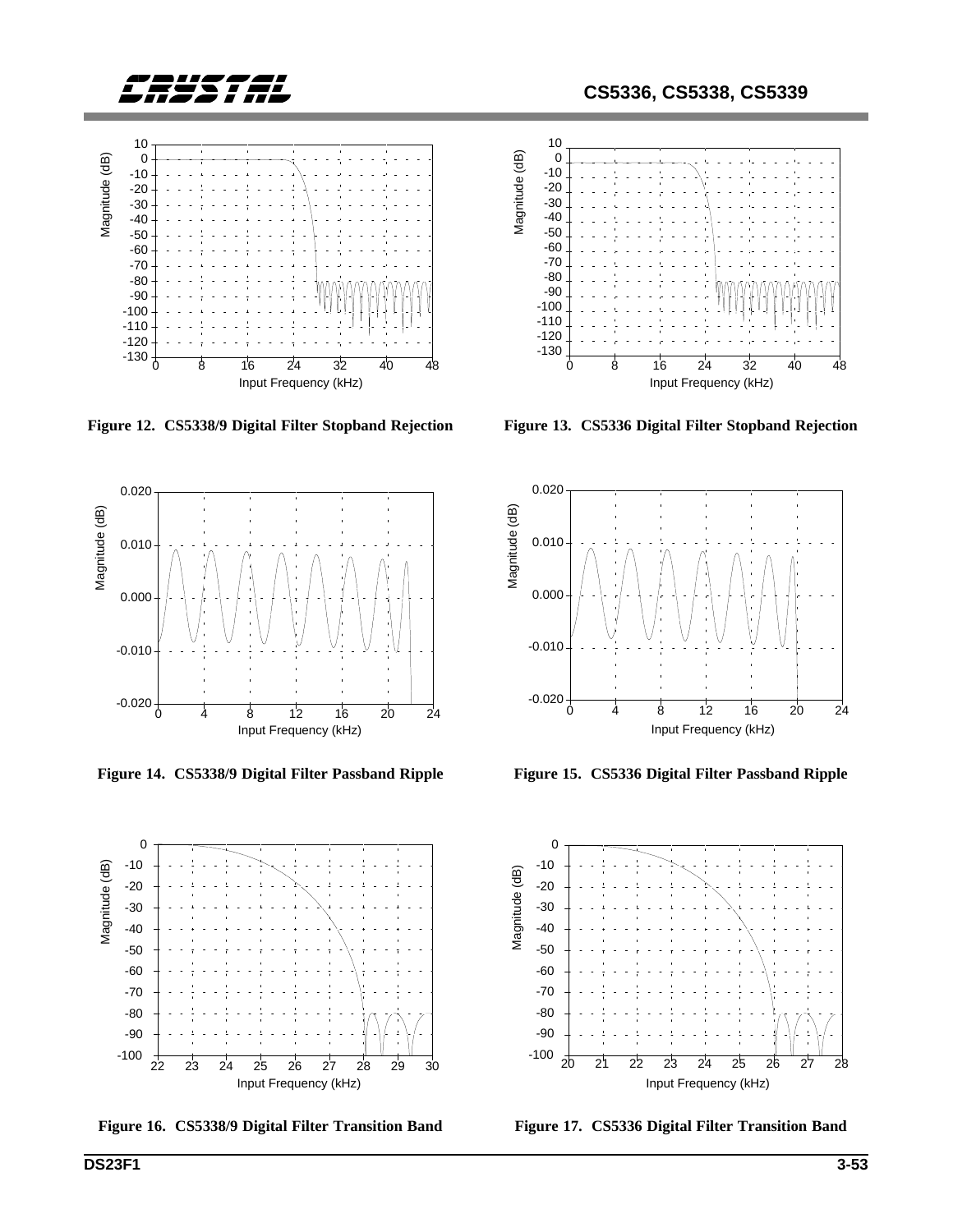

### **PIN DESCRIPTIONS**

| ANALOG GROUND                 | <b>AGND</b> |                | 28                   | <b>VREF</b>  | <b>VOLTAGE REFERENCE OUTPUT</b>           |
|-------------------------------|-------------|----------------|----------------------|--------------|-------------------------------------------|
| LEFT CHANNEL ANALOG INPUT     | <b>AINL</b> |                | $\overline{2}$<br>27 | <b>AINR</b>  | RIGHT CHANNEL ANALOG INPUT                |
| LEFT CHANNEL ZERO INPUT ZEROL |             |                | 26<br>3              |              | <b>ZEROR RIGHT CHANNEL ZERO INPUT</b>     |
| POSITIVE ANALOG POWER         | VA+         |                | 25<br>4              | $VL+$        | ANALOG SECTION LOGIC POWER                |
| NEGATIVE ANALOG POWER         | VA-         |                | 24<br>5              | <b>LGND</b>  | ANALOG SECTION LOGIC GROUND               |
| ANALOG POWER DOWN INPUT       | <b>APD</b>  | $\blacksquare$ | 6<br>23              | <b>ICLKA</b> | ANALOG SECTION CLOCK INPUT                |
| ANALOG CALIBRATE INPUT        | <b>ACAL</b> |                | 22                   | NC.          | NO CONNECT                                |
| NO CONNECT                    | NC.         |                | 8<br>21              |              | <b>OCLKD DIGITAL SECTION OUTPUT CLOCK</b> |
| DIGITAL CALIBRATE OUTPUT      | <b>DCAL</b> |                | 9<br>20              | <b>ICLKD</b> | DIGITAL SECTION CLOCK INPUT               |
| DIGITAL POWER DOWN INPUT      | <b>DPD</b>  |                | 19<br>10             | <b>DGND</b>  | DIGITAL GROUND                            |
| TEST                          | TST         |                | 11<br>18             | VD+          | DIGITAL SECTION POSITIVE POWER            |
| SELECT CLOCK MODE CMODE       |             |                | 12<br>17             |              | <b>FSYNC FRAME SYNC SIGNAL</b>            |
| SELECT SERIAL I/O MODE SMODE  |             |                | 13<br>16             |              | <b>SDATA SERIAL DATA OUTPUT</b>           |
| LEFT/RIGHT SELECT             | L/R         |                | 14<br>15             | <b>SCLK</b>  | SERIAL DATA CLOCK                         |
|                               |             |                |                      |              |                                           |

#### *Power Supply Connections*

#### **VA+ - Positive Analog Power, PIN 4.**

Positive analog supply. Nominally +5 volts.

#### **VL+ - Positive Logic Power, PIN 25.**

Positive logic supply for the analog section. Nominally +5 volts.

#### **VA- - Negative Analog Power, PIN 5.**

Negative analog supply. Nominally -5 volts.

#### **AGND - Analog Ground, PIN 1.**

Analog ground reference.

#### **LGND - Logic Ground, PIN 24**

Ground for the logic portions of the analog section.

#### **VD+ - Positive Digital Power, PIN 18.**

Positive supply for the digital section. Nominally +5 volts.

#### **DGND - Digital Ground, PIN 19.**

Digital ground for the digital section.

#### *Analog Inputs*

#### **AINL, AINR - Left and Right Channel Analog Inputs, PINS 2, 27**

Analog input connections for the left and right input channels. Nominally ±3.68 volts full scale.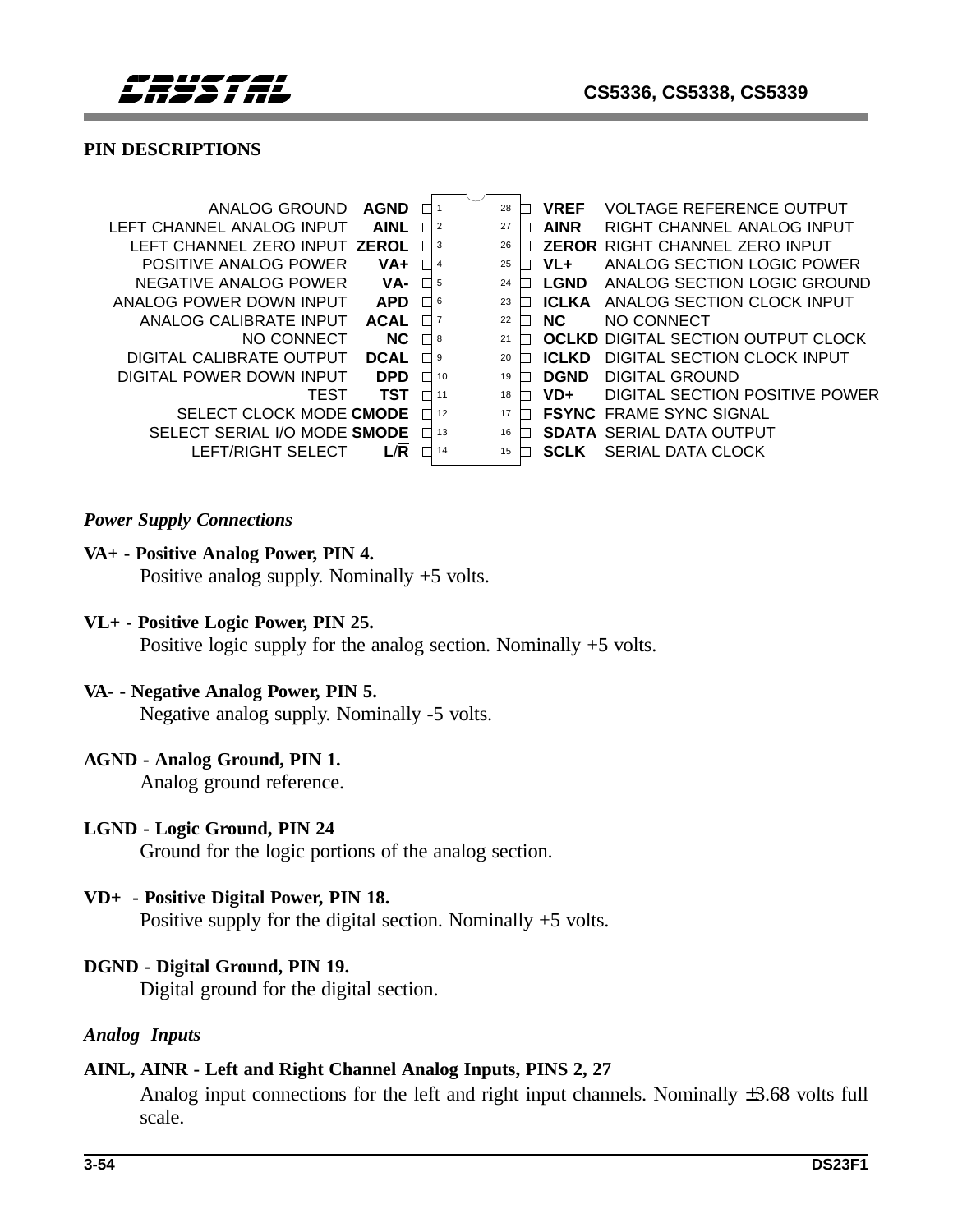### **ZEROL, ZEROR - Zero Level Inputs for Left and Right Channels, PINS 3, 26.**

Analog zero level inputs for the left and right channels. The levels present on these pins can be used as zero during the offset calibration cycle. Normally connected to AGND, optionally through networks matched to the analog input networks.

#### *Analog Outputs*

#### **VREF - Voltage Reference Output, PIN 28.**

Nominally -3.68 volts. Normally connected to a 0.1µF ceramic capacitor in parallel with a 10µF or larger electrolytic capacitor. Note the negative output polarity.

#### *Digital Inputs*

#### **ICLKA - Analog Section Input Clock, PIN 23.**

This clock is internally divided by 2 to set the modulators' sample rate. Sampling rates, output rates, and digital filter characteristics scale to ICLKA frequency. ICLKA frequency is 128 X the output word rate. For example, 6.144 MHz ICLKA corresponds to an output word rate of 48 kHz per channel. Normally connected to OCLKD.

#### **ICLKD - Digital Section Input Clock, PIN 20.**

This is the clock which runs the digital filter. ICLKD frequency is determined by the required output word rate and by the CMODE pin. If CMODE is low, ICLKD frequency should be 256 X the desired output word rate. If CMODE is high, ICLKD should be 384 X the desired output word rate. For example, with CMODE low, ICLKD should be 12.288 MHz for an output word rate of 48 kHz. This clock also generates OCLKD, which is always 128 X the output word rate.

#### **APD - Analog Power Down, PIN 6.**

Analog section power-down command. When high, the analog circuitry is in power-down mode. APD is normally connected to DPD when using the power down feature. If power down is not used, then connect APD to AGND.

#### **DPD - Digital Power Down, PIN 10**

Digital section power-down command. Bringing DPD high puts the digital section into power-down mode. Upon returning low, the ADC starts an offset calibration cycle. This takes 4096 L/ $\overline{R}$  periods (85.33 ms with a 12.288 MHz ICLKD). DCAL is high during the calibrate cycle and goes low upon completion. DPD is normally connected to APD when using the power down feature. A calibration cycle should always be initiated after applying power to the supply pins.

#### **ACAL - Analog Calibrate, PIN 7.**

Analog section calibration command. When high, causes the left and right channel modulator inputs to be internally connected to ZEROL and ZEROR inputs respectively. May be connected to DCAL.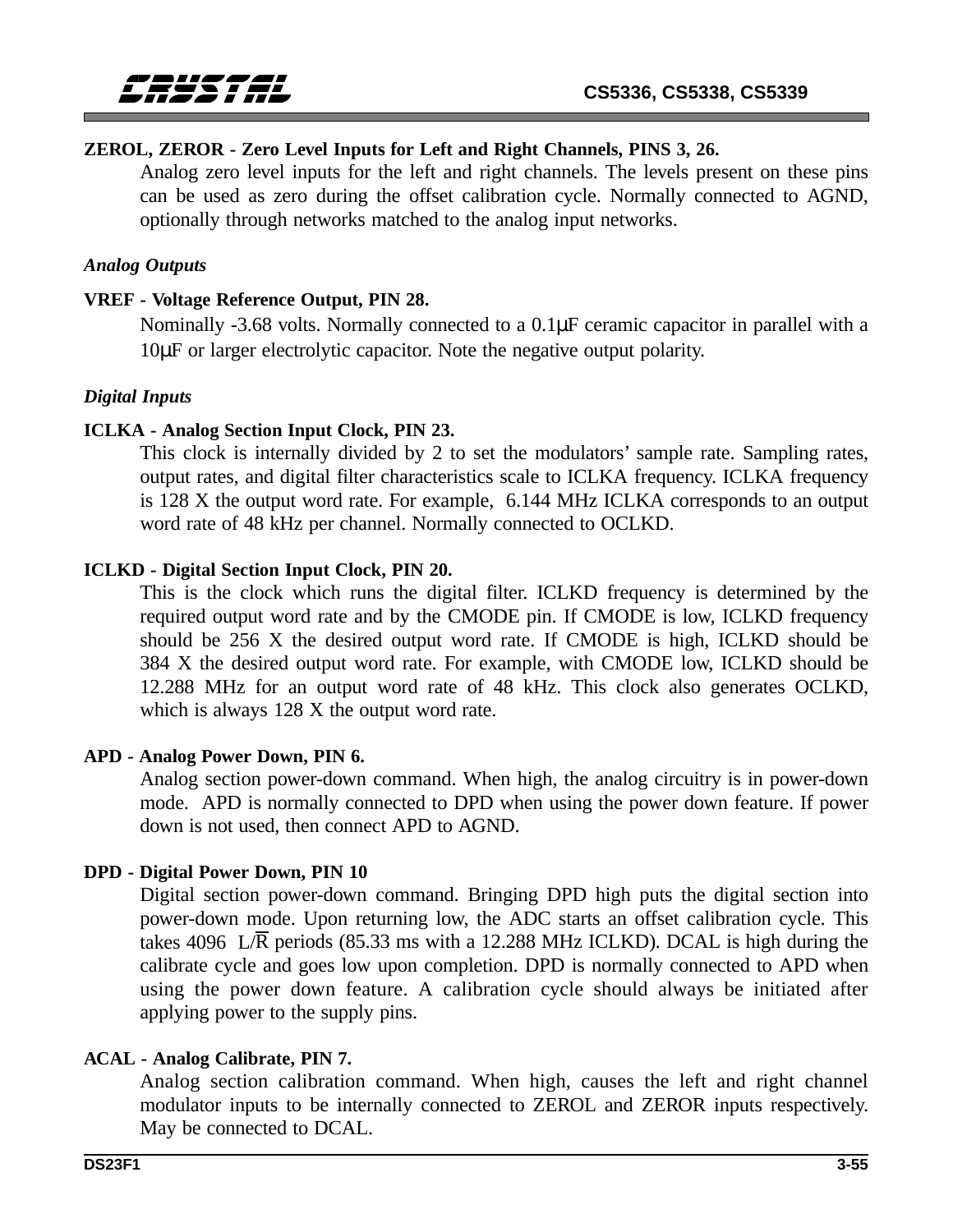### **CMODE - Clock Mode Select, PIN 12.**

CMODE should be tied low to select an ICLKD frequency of 256 X the output word rate. CMODE should be tied high to select an ICLKD frequency of 384 X the output word rate.

### **SMODE - Serial Interface Mode Select, PIN 13.**

SMODE should be tied high to select serial interface master mode, where SCLK, FSYNC and  $L/\overline{R}$  are all outputs, generated by internal dividers operating from ICLKD. SMODE should be tied low to select serial interface slave mode, where SCLK, FSYNC and  $L/R$ are all inputs. In slave mode,  $L/\overline{R}$ , FSYNC and SCLK need to be derived from ICLKD using external dividers.

### *Digital Outputs*

### **SDATA - Serial Data Output, PIN 16.**

Audio data bits are presented MSB first, in 2's complement format. Additional tag bits, which indicate input overload and left/right channel data, are output immediately following each audio data word.

### **DCAL - Digital Calibrate Output, PIN 9.**

DCAL rises immediately upon entering the power-down state (DPD brought high). It returns low 4096 L $\overline{R}$  periods after leaving the power down state (DPD brought low), indicating the end of the offset calibration cycle (which  $= 85.33$  ms with a 12.288 MHz ICLKD). May be connected to ACAL.

### **OCLKD - Digital Section Output Clock, PIN 21.**

OCLKD is always 128 X the output word rate. Normally connected to ICLKA.

### *Digital Inputs or Outputs*

### **SCLK - Serial Data Clock, PIN 15.**

Data is clocked out on the rising edge of SCLK for the CS5336 and CS5338. Data is clocked out on the falling edge of SCLK for the CS5339.

In master mode (SMODE high), SCLK is a continuous output clock at 64 X the output word rate.

In slave mode (SMODE low), SCLK is an input, which requires a continuously supplied clock at any frequency from 32 X to 128 X the output word rate (64 X is preferred). When FSYNC is high, SCLK clocks out serial data, except for the MSB which appears on SDATA when  $L/\overline{R}$  changes.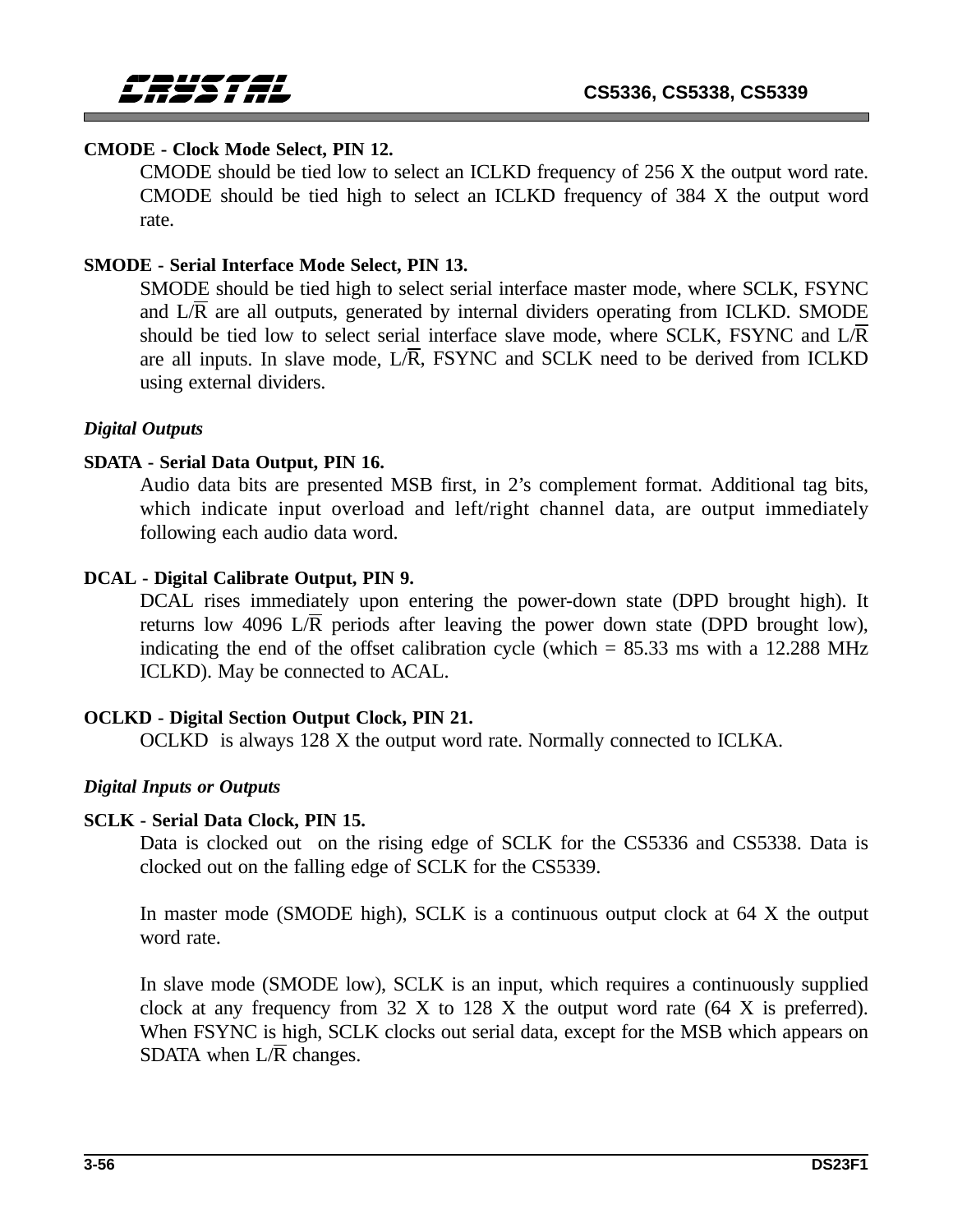### **L/R - Left/Right Select, PIN 14.**

In master mode (SMODE high),  $L/\overline{R}$  is an output whose frequency is at the output word rate. L/ $\overline{R}$  edges occur 1 SCLK cycle before FSYNC rises. When L/ $\overline{R}$  is high, left channel data is on SDATA, except for the first SCLK cycle. When  $L/R$  is low, right channel data is on SDATA, except for the first SCLK cycle. The MSB data bit appears on SDATA one SCLK cycle after  $L/\overline{R}$  changes.

In slave mode (SMODE low),  $L/\overline{R}$  is an input which selects the left or right channel for output on SDATA. The rising edge of  $L/\overline{R}$  starts the MSB of the left channel data.  $L/\overline{R}$ frequency must be equal to the output word rate.

Although the outputs of each channel are transmitted at different times, the two words in an  $L/\overline{R}$  cycle represent simultaneously sampled analog inputs.

### **FSYNC - Frame Synchronization Signal, PIN 17.**

In master mode (SMODE high), FSYNC is an output which goes high coincident with the start of the first SDATA bit (MSB) and falls low immediately after the last SDATA audio data bit (LSB).

In slave mode (SMODE low), FSYNC is an input which controls the clocking out of the data bits on SDATA. FSYNC is normally tied high, which causes the data bits to be clocked out immediately following  $L/\overline{R}$  transitions. If it is desired to delay the data bits from the  $L/\overline{R}$  edge, then FSYNC must be low during the delay period. Bringing FSYNC high will then enable the clocking out of the SDATA bits. Note that the MSB will be clocked out based on the  $L/\overline{R}$  edge, independent of the state of FSYNC.

### *Miscellaneous*

### **NC - No Connection, PINS 8, 22.**

These two pins are bonded out to test outputs. They must not be connected to any external component or any length of PC trace.

### **TST -Test Input, PIN 11.**

Allows access to the ADC test modes, which are reserved for factory use. Must be tied to DGND.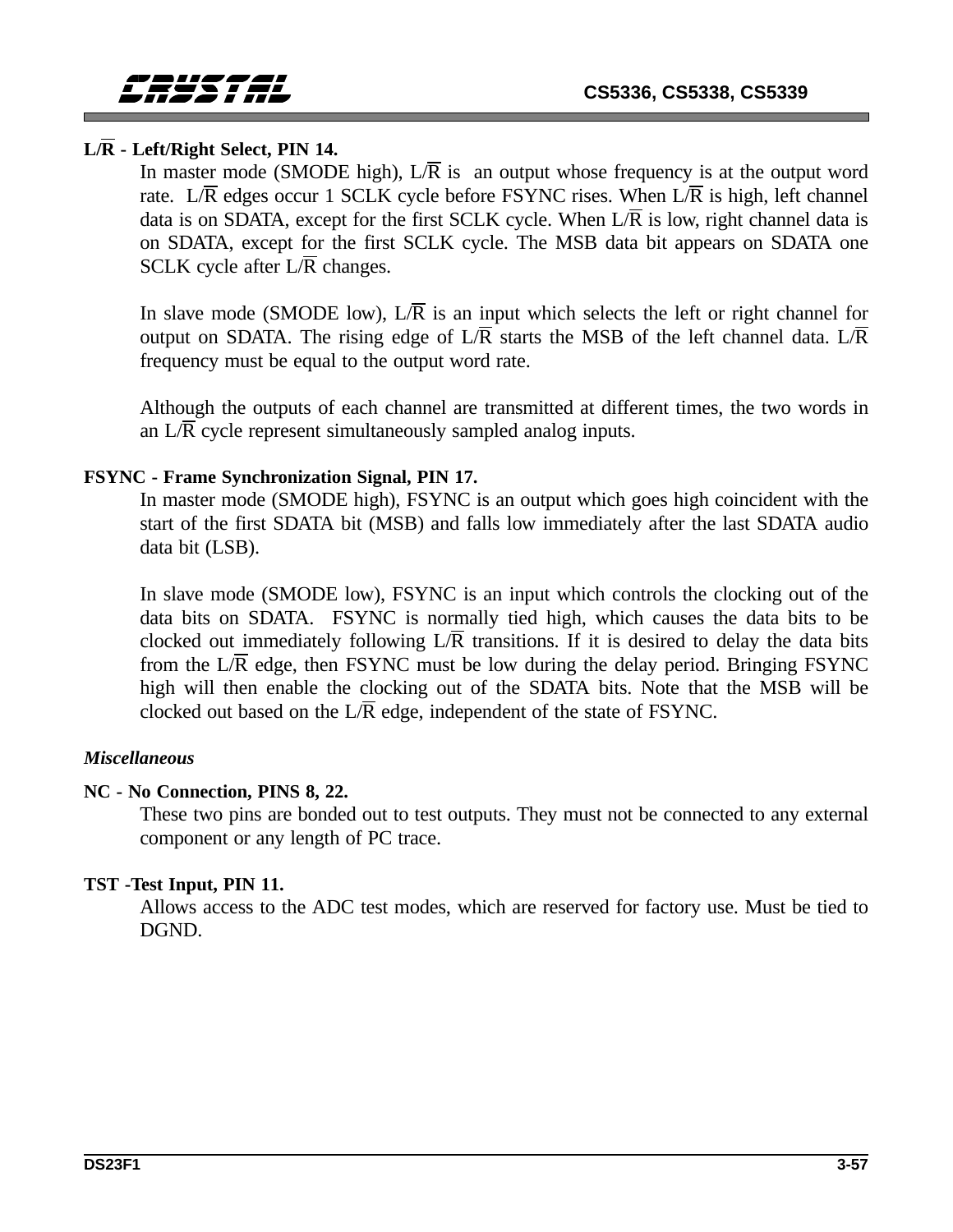### **PARAMETER DEFINITIONS**

- **Resolution** The total number of possible output codes is equal to  $2^N$ , where N = the number of bits in the output word for each channel.
- **Dynamic Range** Full scale (RMS) signal to broadband noise ratio. The broadband noise is measured over the specified bandwidth, and with an input signal 60dB below full-scale. Units in decibels.
- **Signal-to-(Noise plus Distortion) Ratio** The ratio of the rms value of the signal to the rms sum of all other spectral components over the specified bandwidth (typically 10 Hz to 20 kHz), including distortion components. Expressed in decibels.
- **Total Harmonic Distortion** The ratio of the rms sum of all harmonics up to 20 kHz to the rms value of the signal. Units in percent.
- **Interchannel Phase Deviation** The difference between the left and right channel sampling times.
- **Interchannel Isolation**  A measure of crosstalk between the left and right channels. Measured for each channel at the converter's output with the input under test grounded and a full-scale signal applied to the other channel. Units in decibels.
- **Interchannel Gain Mismatch** The gain difference between left and right channels. Units in decibels.
- **Gain Error**  The deviation of the measured full scale amplitude from the ideal full scale amplitude value.
- **Gain Drift** The change in gain value with temperature. Units in ppm/<sup>o</sup>C.
- **Bipolar Offset Error** The deviation of the mid-scale transition (111...111 to 000...000) from the ideal (1/2 LSB below AGND). Units in LSBs.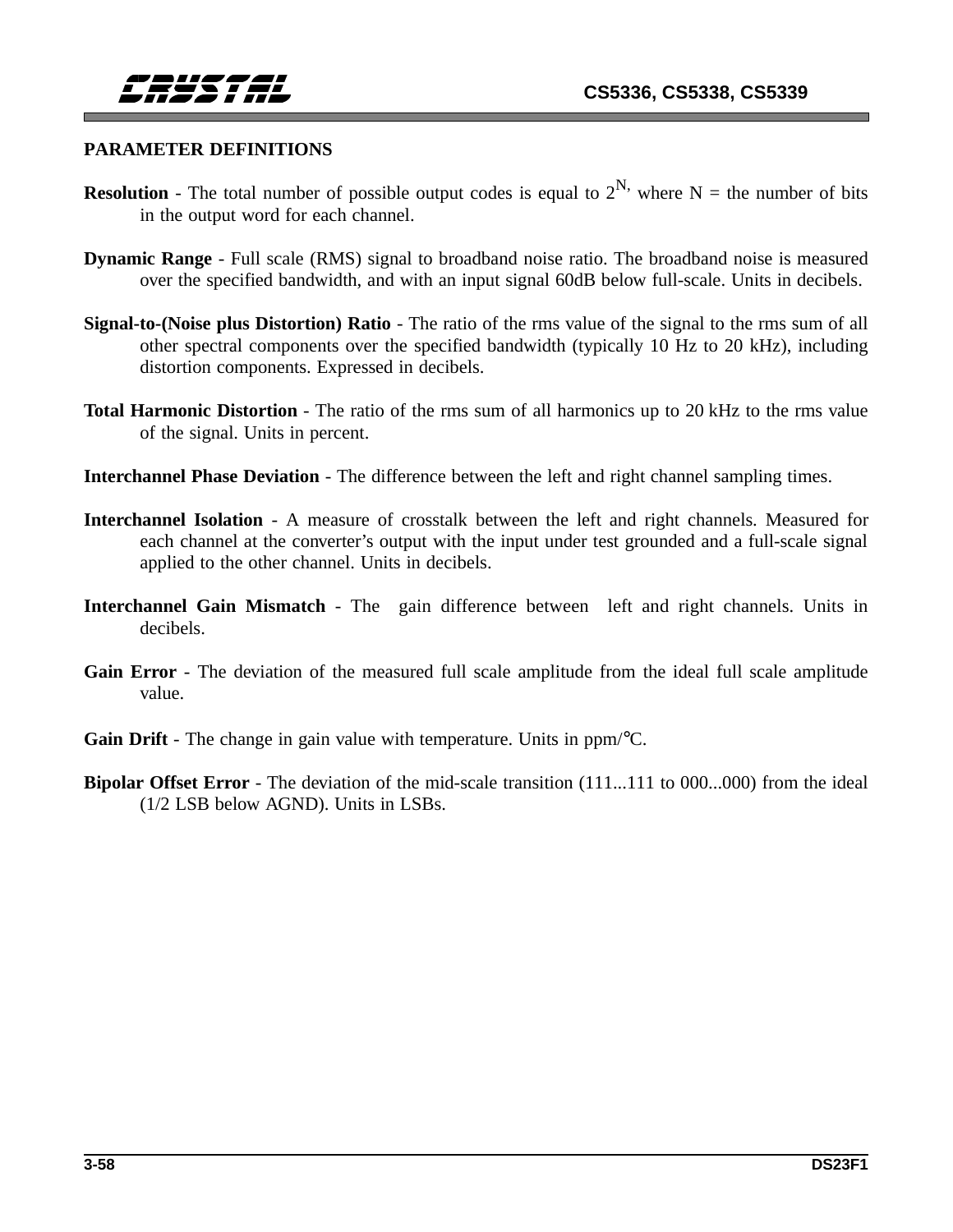#### REFERENCES

1) "A Stereo 16-bit Delta-Sigma A/D Converter for Digital Audio" by D.R. Welland, B.P. Del Signore, E.J. Swanson, T. Tanaka, K. Hamashita, S. Hara, K. Takasuka. Paper presented at the 85th Convention of the Audio Engineering Society, November 1988.

2) " The Effects of Sampling Clock Jitter on Nyquist Sampling Analog-to-Digital Converters, and on Oversampling Delta Sigma ADC's" by Steven Harris. Paper presented at the 87th Convention of the Audio Engineering Society, October 1989.

3) " An 18-Bit Dual-Channel Oversampling Delta-Sigma A/D Converter, with 19-Bit Mono Application Example" by Clif Sanchez. Paper presented at the 87th Convention of the Audio Engineering Society, October 1989.

### **Ordering Guide**

| Model     | <b>Resolution</b> | <b>Passband</b>         | <b>SCLK</b>         | Temperature                      | Package                       |
|-----------|-------------------|-------------------------|---------------------|----------------------------------|-------------------------------|
| CS5336-KP | 16-bits           | 22 kHz                  | ↑ active            | $0^{\circ}$ C to 70 $^{\circ}$ C | 28-pin Plastic DIP            |
| CS5336-BP | 16-bits           | $22$ kHz                | ↑ active            | -40 to +85 $\degree$ C           | 28-pin Plastic DIP            |
| CS5338-KP | 16-bits           | $24$ kHz                | ↑ active            | $0^{\circ}$ C to 70 $^{\circ}$ C | 28-pin Plastic DIP            |
| CS5339-KP | 16-bits           | 24 kHz                  | $\downarrow$ active | $0^{\circ}$ C to 70 $^{\circ}$ C | 28-pin Plastic DIP            |
| CS5336-KS | 16-bits           | $22$ kHz                | ↑ active            | $0^{\circ}$ C to 70 $^{\circ}$ C | 28-pin SOIC                   |
| CS5336-BS | 16-bits           | $22$ kHz                | $\uparrow$ active   | -40 to +85 $\degree$ C           | 28-pin SOIC                   |
| CS5338-KS | 16-bits           | $24$ kHz                | $\uparrow$ active   | $0^{\circ}$ C to 70 $^{\circ}$ C | 28-pin SOIC                   |
| CS5339-KS | 16-bits           | 24 kHz                  | $\downarrow$ active | $0^{\circ}$ C to 70 $^{\circ}$ C | 28-pin SOIC                   |
| CS5336-TC | 16-bits           | $22$ kHz                | ↑ active            | -55 to +125 °C                   | 28-pin Sidebrazed Ceramic DIP |
| CDB5336   |                   | CS5336 Evaluation Board |                     |                                  |                               |
| CDB5338   |                   | CS5338 Evaluation Board |                     |                                  |                               |
| CDB5339   |                   | CS5339 Evaluation Board |                     |                                  |                               |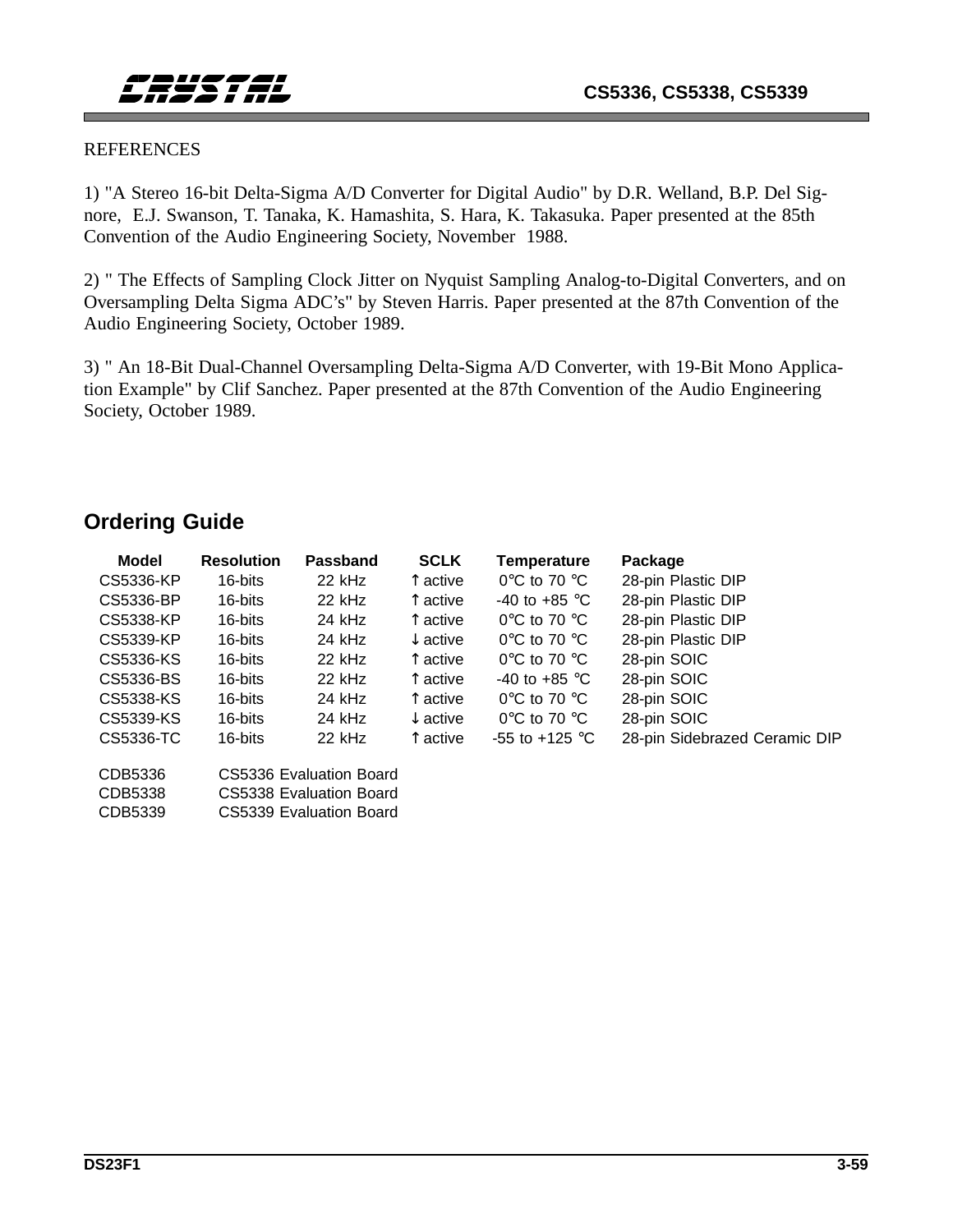

**CDB5336 CDB5338 CDB5339**

# **Evaluation Board for CS5336, CS5338 & CS5339**

# **Features**

- Demonstrates recommended layout and grounding arrangements
- CS8402 Generates AES/EBU, S/PDIF & CP-340 Compatible Digital Audio
- Buffered Serial Output Interface
- 16-Bit Parallel Output Interface
- Digital and Analog Patch Areas
- On-board or externally supplied system timing

# **General Description**

The CDB5336, CDB5338 & CDB5339 evaluation boards allow fast evaluation of the CS5336, CS5338 and CS5339 16-bit, stereo A/D converters. The boards generate all converter timing signals and provide both parallel and serial output interfaces. Evaluation requires a digital signal processor, a low-distortion signal source, and a power supply.

Also included is a CS8402 digital audio transmitter I.C., which can generate AES/EBU, S/PDIF & EIAJ CP-340 compatible audio data.

The evaluation boards may also be configured to accept external timing signals for operation in a user application during system development.

#### **ORDERING INFORMATION:**

CDB5336, CDB5338, CDB5339

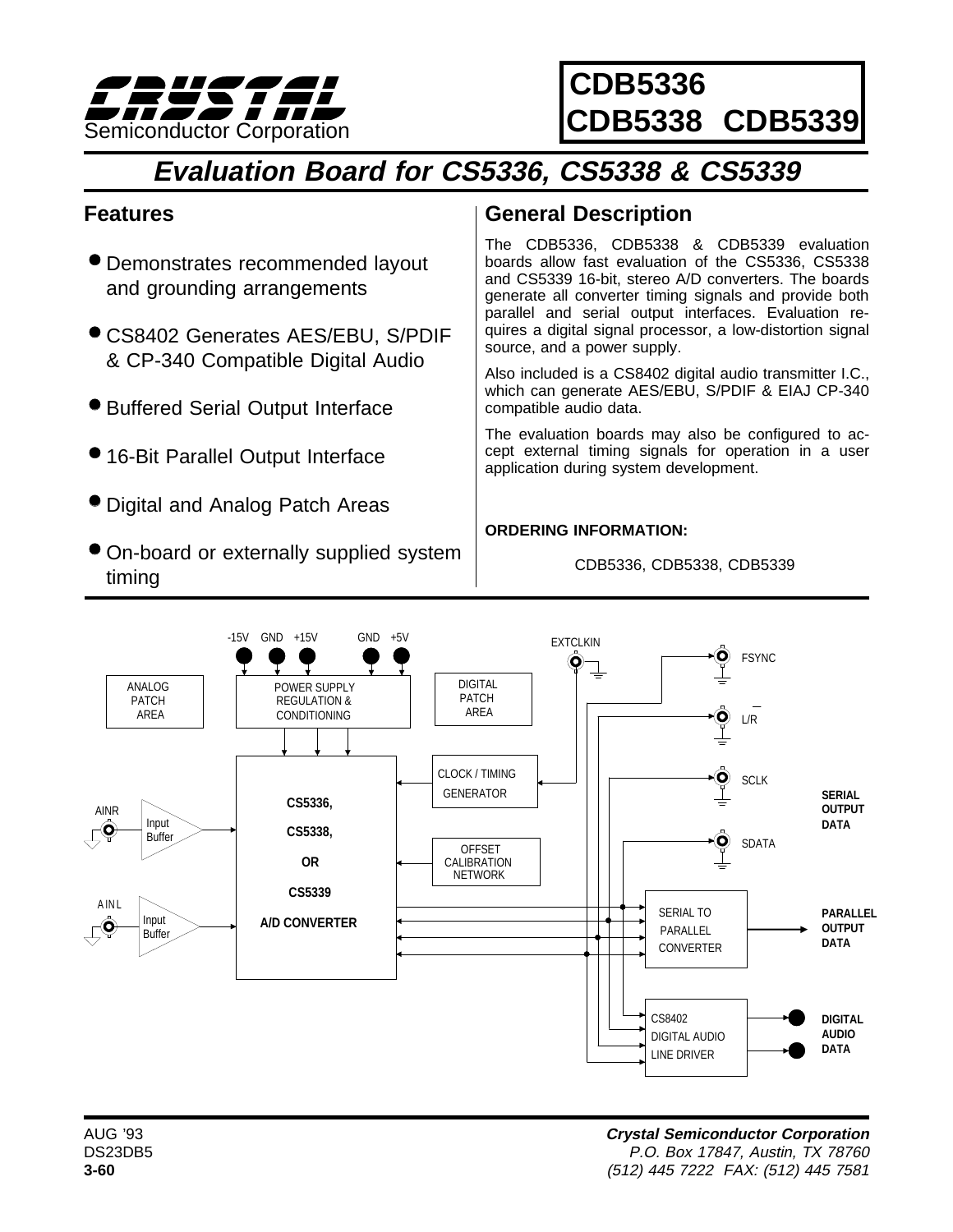

#### **CDB5336,8,9**

#### *Power Supply Circuitry*

The schematic diagram in Figure 1 shows the evaluation board power supply circuitry. Power is supplied to the evaluation board by five binding posts. The ±5 Volt analog power supply inputs of the converter are derived from ±15 Volts using the voltage regulators U10 and U11. The +5 Volt digital supply for the converter and the discrete logic on the board is provided by the +5V and DGND binding posts. D1, D2 and D4 are transient suppressors which also provide protection from incorrectly connected power supply leads. C25-C28, C30 and C31 provide general power supply filtering for the analog supplies. As shown in Figure 2, C10-C13 provide localized decoupling for the converter VA+ and VApins. Note that C13 is connected between VAand VA+ and not VA- and AGND. Space for a ferrite bead inductor, L1, has been provided so that the board may be modified to power the converter's VD+ input directly from the VA+ supply. Note that the trace connecting the VD+ power to the VD+ of the converter must be broken before L1 may be installed. R5 and C7 lowpass filter the analog logic power supply pin, VL+. The evaluation board uses both an analog and a digital ground plane which are connected at a single point by J1. This ground plane arrangement isolates the board's digital logic from the analog circuitry.

#### *Offset Calibration & Reset Circuit*

Figure 1, shows the optional offset calibration circuit provided on the evaluation board. Upon power-up, this circuit provides a pulse on the Analog-to-Digital Converter's DPD pin initiating an offset calibration cycle. Releasing SW1 also initiates an offset calibration cycle. P6 (see Figure 2) selects the signal source used during offset calibration. In the "AIN" position, the AINL and AINR inputs are selected during calibration, while in the "ZERO" position, the ZEROL and ZEROR inputs are selected.



**Figure 1. Power Supply and Reset Circuitry**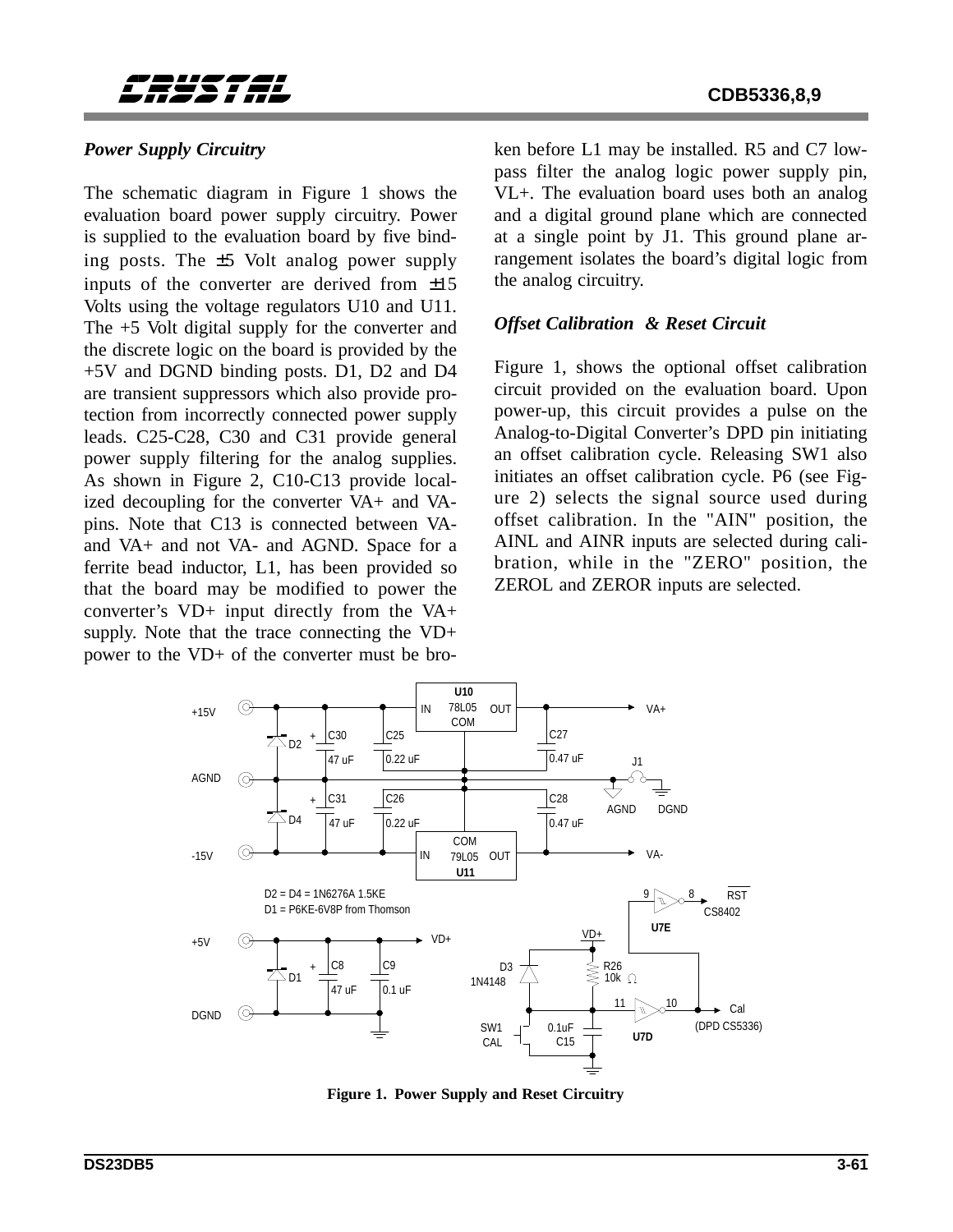



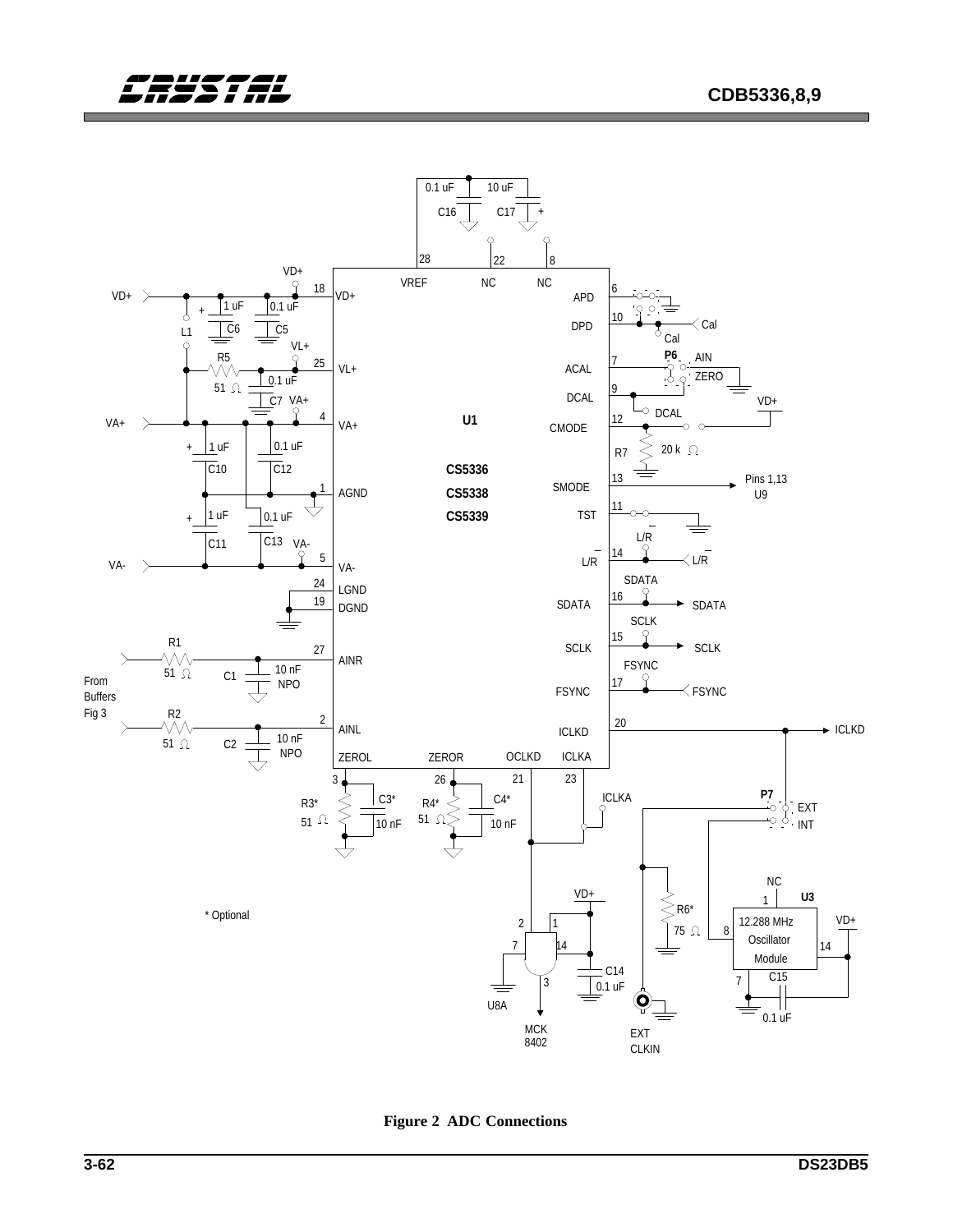### *Analog Inputs*

As shown in Figure 2, the analog input signals are connected to the CS5336 via an RC network. R1 and C1 provide antialiasing and optimum source impedance for the right analog input channel while R2 and C2 do so for the left channel. The ZEROR and ZEROL inputs are tied to the analog ground plane on the board as shipped from the factory, but space is provided for an optional RC section on each. These RC sections may be added to model the output impedance of the analog signal source to minimize offset error during calibration.

Figure 3 shows the optional input buffer circuit. This can be used as an example input buffer circuit for your application. If the ADC is driven from a 50Ω source impedance signal generator, the input buffer amplifiers may be bypassed. Place P8 and P9 jumpers in the OUT position, and short circuit R1 and R2. This ensures that the ADC is driven from a 50Ω source resistance. Also remove U13 op-amp, to remove the  $1kΩ$  load impedance.

### *Timing Generator*

P7 selects the master clock source supplied to the ICLKD pin of the converter. As shipped from the factory, P7 is set to the "INT" position to select the 12.288 MHz clock signal provided by U3. An external master clock signal may be connected to the EXTCLKIN connector and selected by placing P7 in the "EXT" position. Note that R6, tied between EXTCLKIN and GND, is available for impedance matching an external clock source. The board is shipped with SMODE high, which selects MASTER timing mode. In this mode, SCLK,  $L/\overline{R}$  and FSYNC are all outputs, generated by the converter from ICLKD.

### *Serial Output Interface*

The serial output interface is provided by the SDATA, SCLK, FSYNC and L/R BNC connectors on the evaluation board. These out-



**Figure 3. Input Buffer Circuit**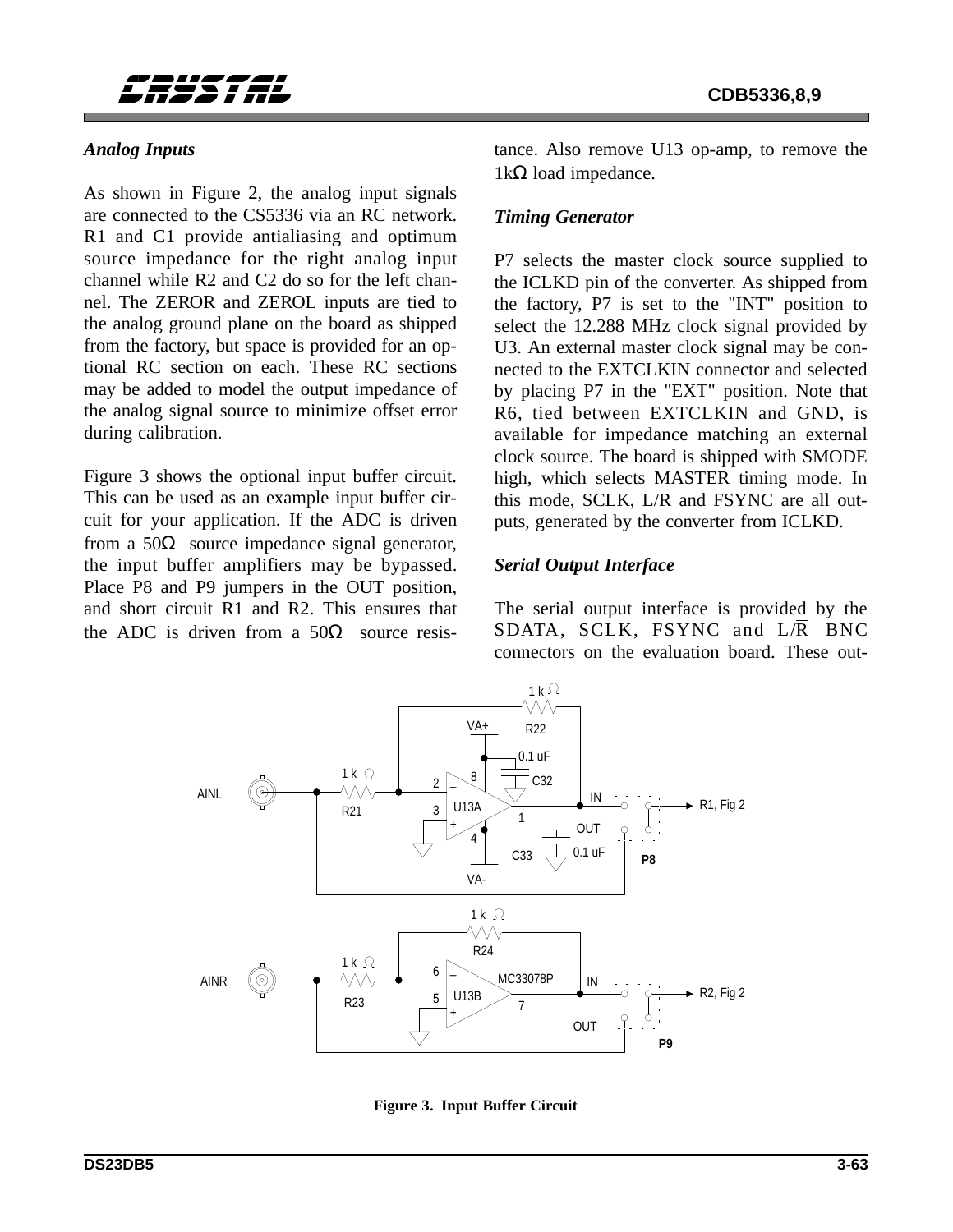

**Figure 4. CS8402 Digital Audio Line Driver Connections**

puts are buffered, as shown in Figure 5, in order to isolate the converter from the digital signal processor. If slave mode is selected by pulling SMODE low, then U9 (74HC243) will change to the opposite direction, and act as an input buffer. U9 is provided to protect against inadvertent external driving of SCLK,  $L/R$  and FSYNC while in MASTER mode. U9 is not necessary in your application circuit.

Jumper P4 allows the board to be configured for either the CS5336/38, or the CS5339, which have opposite polarities of SCLK.

### *Parallel Output Interface*

Figure 6 depicts the parallel output interface on the evaluation board. 16-bit words are assembled from the serial data output of the converter. Each bit of serial data is clocked out of the converter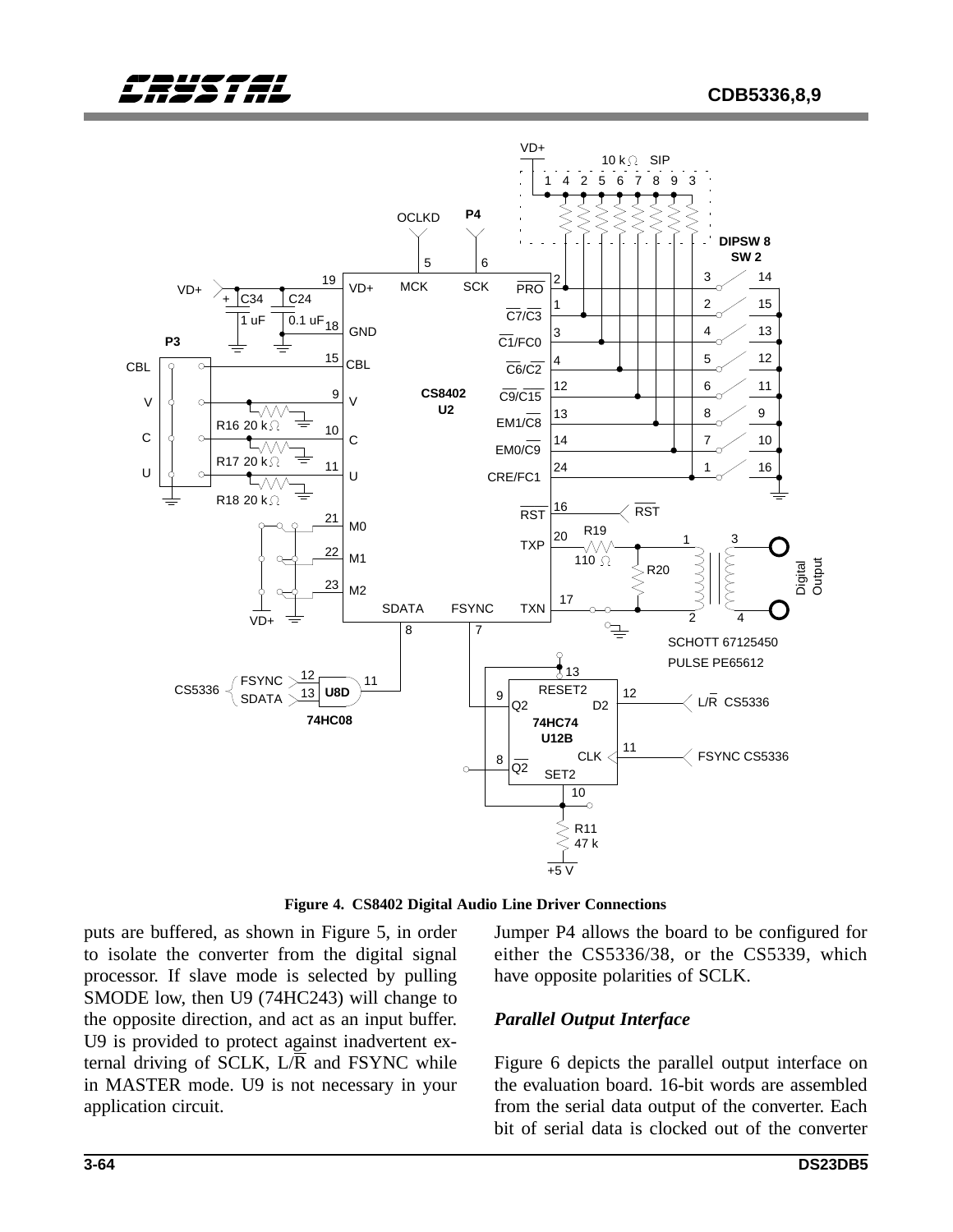



**Figure 5. Serial Output Interface**

on the rising edge of SCLK and shifted into the 16-bit shift register formed by U4 and U5 on SCLK's falling edge. After all data bits for the selected channel have been shifted into U4 and U5 the data is latched onto P1 by a delayed version of FSYNC.

P5 selects the channel whose output data will be converted to parallel form and presented on P1. With P5 in the "B" (both) position, parallel data from one channel will be presented first with data from the other channel presented subsequently. In the "L" (left) position, only left channel conversions will be presented, while in the "R" (right) position only right channel conversions are presented.

Two interface mechanisms are provided for reading the data from this port. With the first, the edges of L/R may be used to clock the parallel data into the digital signal processor. (Set jumper P2 into the L/R position.) Alternatively, a handshake protocol implemented with DACK and DRDY may be used to transfer data to the signal

able. The processor then reads the port and acknowledges the transfer by asserting DACK. Note that  $\overline{DRDY}$  will not be asserted again unless DACK is momentarily brought high although new data will continue to be latched onto the port. *Digital Audio Standard Interface* Included on the evaluation board is a CS8402

processor. (Set jumper P2 to the DRDY position.) The fall of  $\overline{DRDY}$  informs the digital signal processor that a new data word is avail-

Digital Audio Line Driver. This device can implement AES/EBU, S/PDIF and EIAJ CP-340 interface standards. Figure 4 shows the schematic for the CS8402. P3 allows the C, U and V bits to be driven from external logic using the CBL output for block synchronization. SW2 provides 8 DIP switches to select various modes and bits for the CS8402. Table 3 lists the settings for the professional mode which is the default setting for the evaluation board from the factory. The third switch selects between professional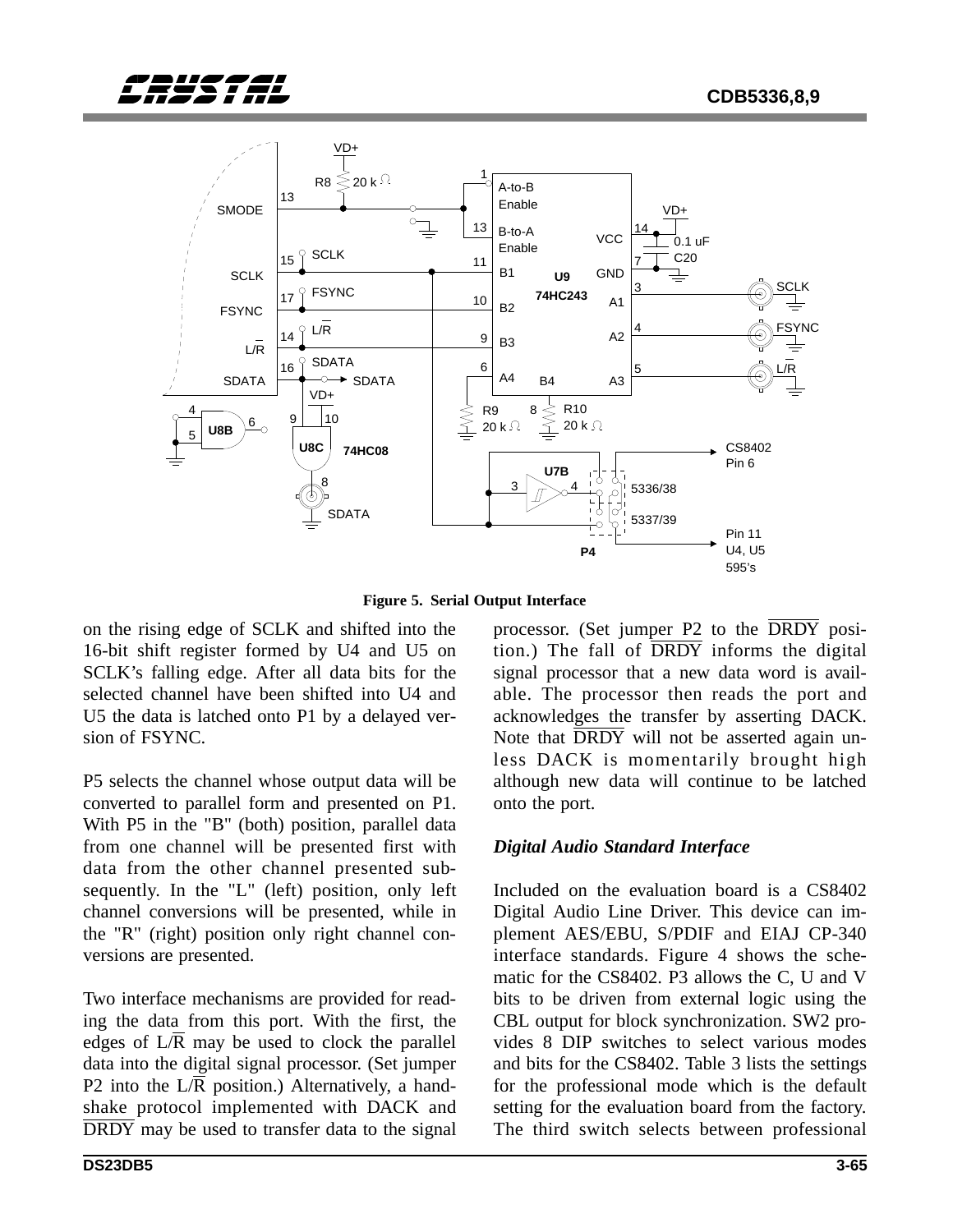

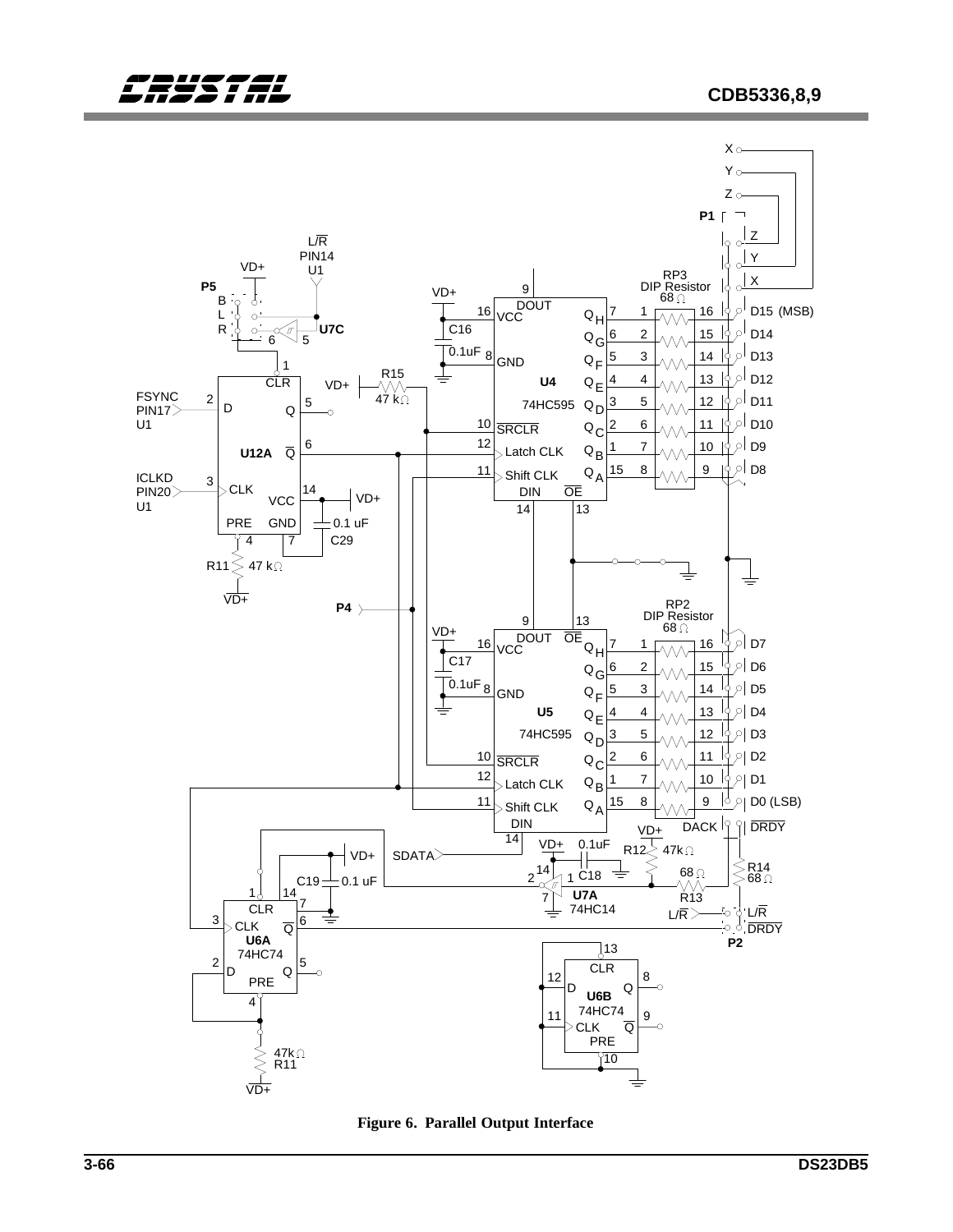| <b>CONNECTOR</b>      | <b>INPUT/OUTPUT</b> | <b>SIGNAL PRESENT</b>                       |
|-----------------------|---------------------|---------------------------------------------|
| $+15$                 | input               | +15 Volts from power supply                 |
| $-15$                 | input               | -15 Volts from power supply                 |
| <b>AGND</b>           | input               | analog ground connection from power supply  |
| $+5$                  | input               | +5V for ADC VD+ and discrete logic          |
| <b>DGND</b>           | input               | digital ground connection from power supply |
| <b>AINL</b>           | input               | left channel analog input                   |
| <b>AINR</b>           | input               | right channel analog input                  |
| <b>EXTCLKIN</b>       | input               | external master clock input                 |
| L/R                   | output/input        | left /right channel signal                  |
| <b>SDATA</b>          | output              | serial output data                          |
| <b>SCLK</b>           | output/input        | serial output clock                         |
| <b>FSYNC</b>          | output/input        | data framing signal                         |
| <b>DIGITAL OUTPUT</b> | output              | CS8402 digital output via transformer       |
| P <sub>3</sub>        | output/input        | CS8402 C,U,V inputs; CBL output             |
| P <sub>1</sub>        | output              | parallel output data                        |

### **Table 1. System Connections**

| <b>JUMPER</b>                              | <b>PURPOSE</b>                                               | <b>POSITION</b> | <b>FUNCTION SELECTED</b>                                                    |
|--------------------------------------------|--------------------------------------------------------------|-----------------|-----------------------------------------------------------------------------|
| P <sub>6</sub>                             | selects offset calibration<br>input source                   | <b>AIN</b>      | AINL and AINR selected during<br>offset calibration                         |
|                                            |                                                              | *ZERO           | ZEROL and ZEROR selected during<br>offset calibration                       |
| P7                                         | selects master clock source                                  | *INT            | CLKIN provided by U3                                                        |
|                                            | for CS5326 CLKIN                                             | <b>FXT</b>      | CLKIN provided by EXTCLKIN BNC                                              |
| <b>P5</b><br>selects channel for serial to |                                                              | *∣              | left channel data presented on P1                                           |
|                                            | parallel conversion                                          | R               | right channel data presented on P1                                          |
|                                            |                                                              | В               | left then right channel data<br>alternately presented on P1                 |
| P <sub>2</sub>                             | selects L/R or DRDY as the<br>output status signal presented | *DRDY           | DRDY selected to signal the arrival of<br>new data for the selected channel |
|                                            | on P1                                                        | 1/R             | L/R selected                                                                |
| P8, P9                                     | selects optional input buffers                               | *IN             | Buffer amplifier in circuit                                                 |
|                                            |                                                              | <b>OUT</b>      | Buffer amplifier bypassed                                                   |
| P <sub>4</sub>                             | selects device type                                          | 5337/39         | Correct SCLK for CS5337 & CS5339                                            |
|                                            |                                                              | 5336/38         | Correct SCLK for CS5336 & CS5338                                            |

\* Default setting from factory

|  |  | <b>Table 2. Jumper Selectable Options</b> |  |
|--|--|-------------------------------------------|--|
|--|--|-------------------------------------------|--|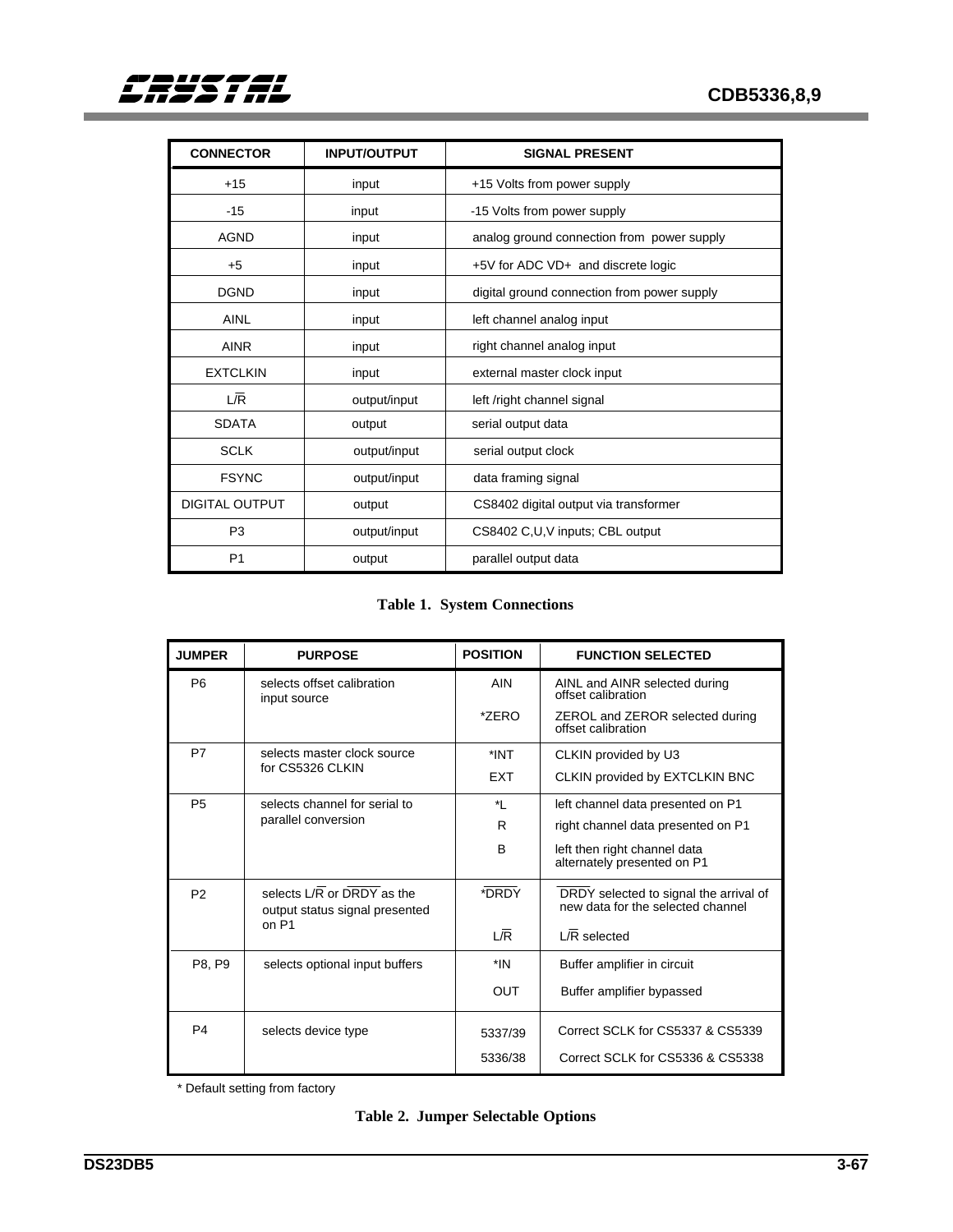| Switch# | 0=Closed, 1=Open                  | <b>Comment</b>                                                                                     |
|---------|-----------------------------------|----------------------------------------------------------------------------------------------------|
| 3       | $PRO = 0$                         | Professional Mode, C0=1 (default)                                                                  |
| 1       | <b>CRE</b>                        | Local Sample Address Counter & Reliability Flags                                                   |
| default | 0                                 | <b>Disabled</b><br>Internally Generated (channel status bytes 14-17 and byte 22)                   |
| 5, 2    | $\overline{C6}$ , $\overline{C7}$ | C6,C7 - Sample Frequency                                                                           |
| default | 0<br>0<br>0<br>$\Omega$           | 00 - Not Indicated - Default to 48 kHz<br>01 - 48 kHz<br>10 - 44.1 kHz<br>11 - 32 kHz              |
| 4       | $\overline{C1}$                   | C1 - Audio                                                                                         |
| default | 0                                 | 0 - Normal Audio<br>1 - Non-Audio                                                                  |
| 6       | C <sub>9</sub>                    | C8, C9, C10, C11 - Channel Mode (1 of 4 bits)                                                      |
| default | 0                                 | 0000 - Not indicated - Default to 2-channel<br>0100 - Stereophonic                                 |
| 8, 7    | EM1, EM0                          | C2,C3,C4 - Emphasis                                                                                |
| default | 0<br>0<br>0<br>0                  | 000 - Not Indicated - default to none<br>100 - No emphasis<br>$110 - 50/15$ µs<br>111 - CCITT J.17 |

**Table 3. CS8402 Switch Definitions - Professional Mode**

and consumer modes; however, the CS8402 output to the transformer must be modified, as shown below Table 4, to be compatible with the consumer interface. Table 4 lists the switch settings for consumer mode. If the C input of connector P3 is used, the input bits are logically OR'ed with the appropriate DIP switch bits. In Tables 3 and 4, the 'C' bits listed in the comment section are taken from the Digital Audio Interface specifications. As an example, switch 6 in the professional mode (Table 3) controls  $\overline{C9}$ which is the inverse of channel status bit 9 (also listed as byte 1, bit 1 in the CS8402 data sheet). Channel status bit 9 is one of four bits indicating channel mode. Therefore, using DIP switch 6, only two of the available channel modes may be selected. The C input port on connector P3 may be used to select other channel modes. See the

CS8401 & CS8402 part data sheet for more information on the operation of the CS8402.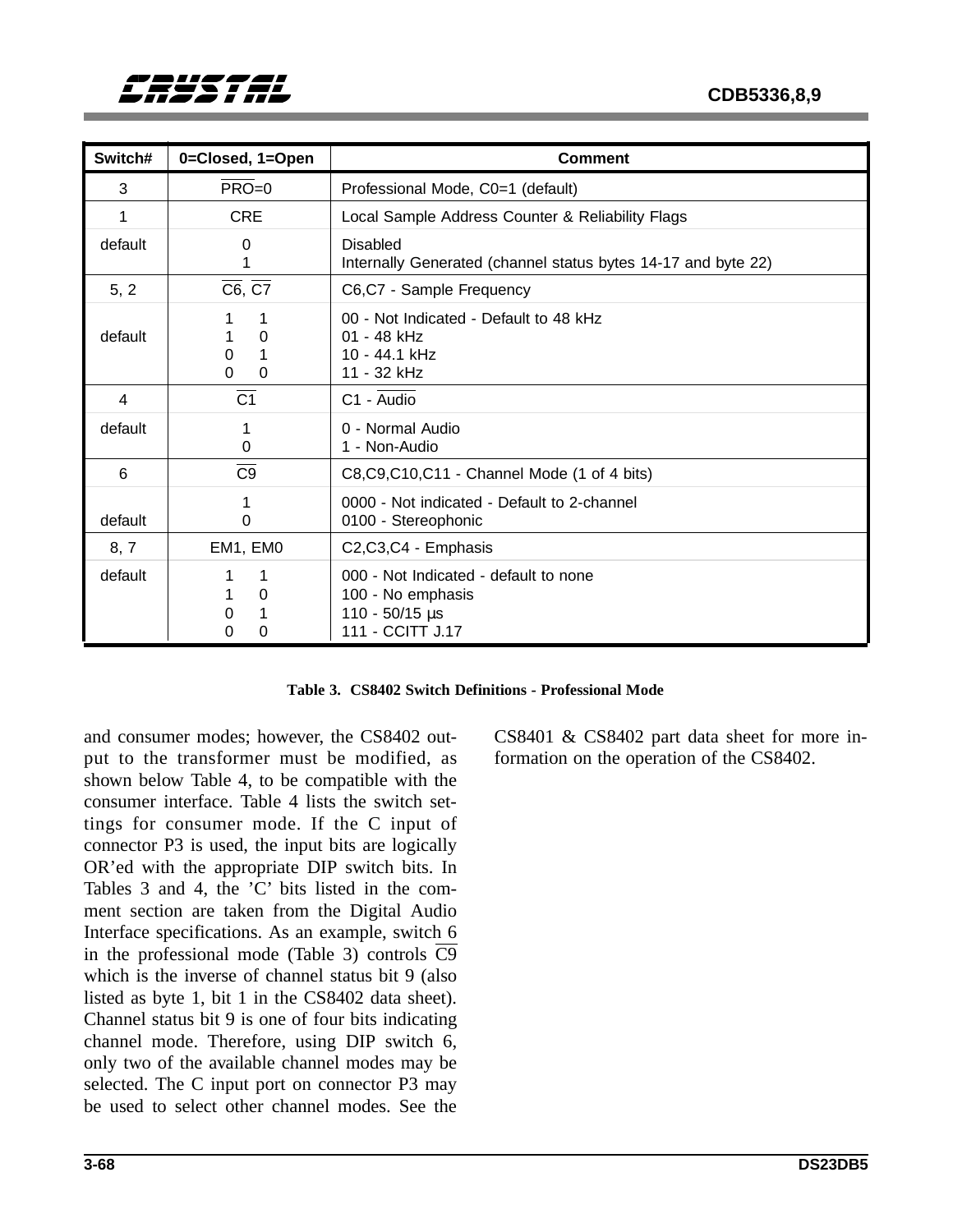| Switch# | 0=Closed, 1=Open                  | <b>Comment</b>                                                                                                          |
|---------|-----------------------------------|-------------------------------------------------------------------------------------------------------------------------|
| 3       | $PRO=1$                           | Consumer Mode, C0=0 (Note 1)                                                                                            |
| 1, 4    | FC1, FC0                          | C24, C25, C26, C27 - Sample Frequency (encoded 2 of 4 bits)                                                             |
|         | 0<br>0<br>0<br>1<br>0             | 0000 - 44.1 kHz<br>0100 - 48 kHz<br>1100 - 32 kHz<br>0000 - 44.1 kHz, CD Mode                                           |
| 2       | C <sub>3</sub>                    | C3,C4,C5 - Emphasis (1 of 3 bits)                                                                                       |
|         | 0                                 | 000 - None<br>$100 - 50/15$ µs                                                                                          |
| 5       | $\overline{C2}$                   | C2 - Copy/Copyright                                                                                                     |
|         | 0                                 | 0 - Copy Inhibited/Copyright Asserted<br>1 - Copy Permitted/Copyright Not Asserted                                      |
| 6       | C15                               | C <sub>15</sub> - Generation Status                                                                                     |
|         | 0                                 | 0 - Definition is based on category code.<br>See CS8402 Data Sheet, Appendix A<br>1 -                                   |
| 8, 7    | $\overline{C8}$ , $\overline{C9}$ | C8-C14 - Category Code (2 of 7 bits)                                                                                    |
|         | 1<br>0<br>0<br>0<br>0             | 0000000 - General<br>0100000 - PCM encoder/decoder<br>1000000 - Compact Disk - CD<br>1100000 - Digital Audio Tape - DAT |

Note: 1. The evaluation board is shipped from the factory in the Professional mode. Changing switch 3 to open places the CS8402 in Consumer mode; however, the hardware is not set up for consumer mode. To modify the hardware for Consumer mode, change R19 to 374Ω and add R20 at 90.9Ω. Then, as shown in the figure below, cut the trace connecting TXN to the transformer, and connect the transformer side to the ground hole provided. For a full explanation of the consumer hardware interface, see the CS8402 data sheet, Appendix B.



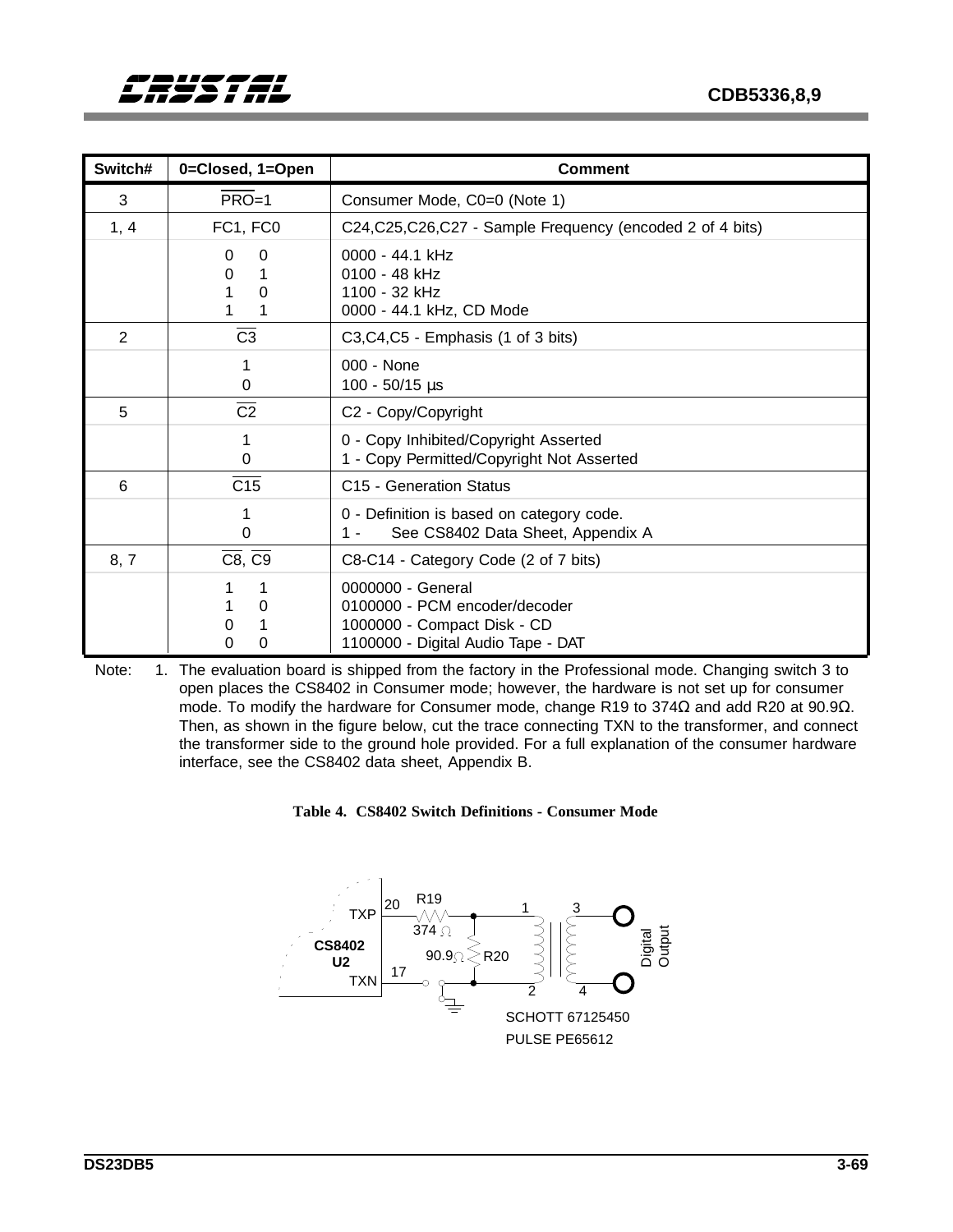



**Figure 7. Top Ground Plane Layer (NOT TO SCALE)**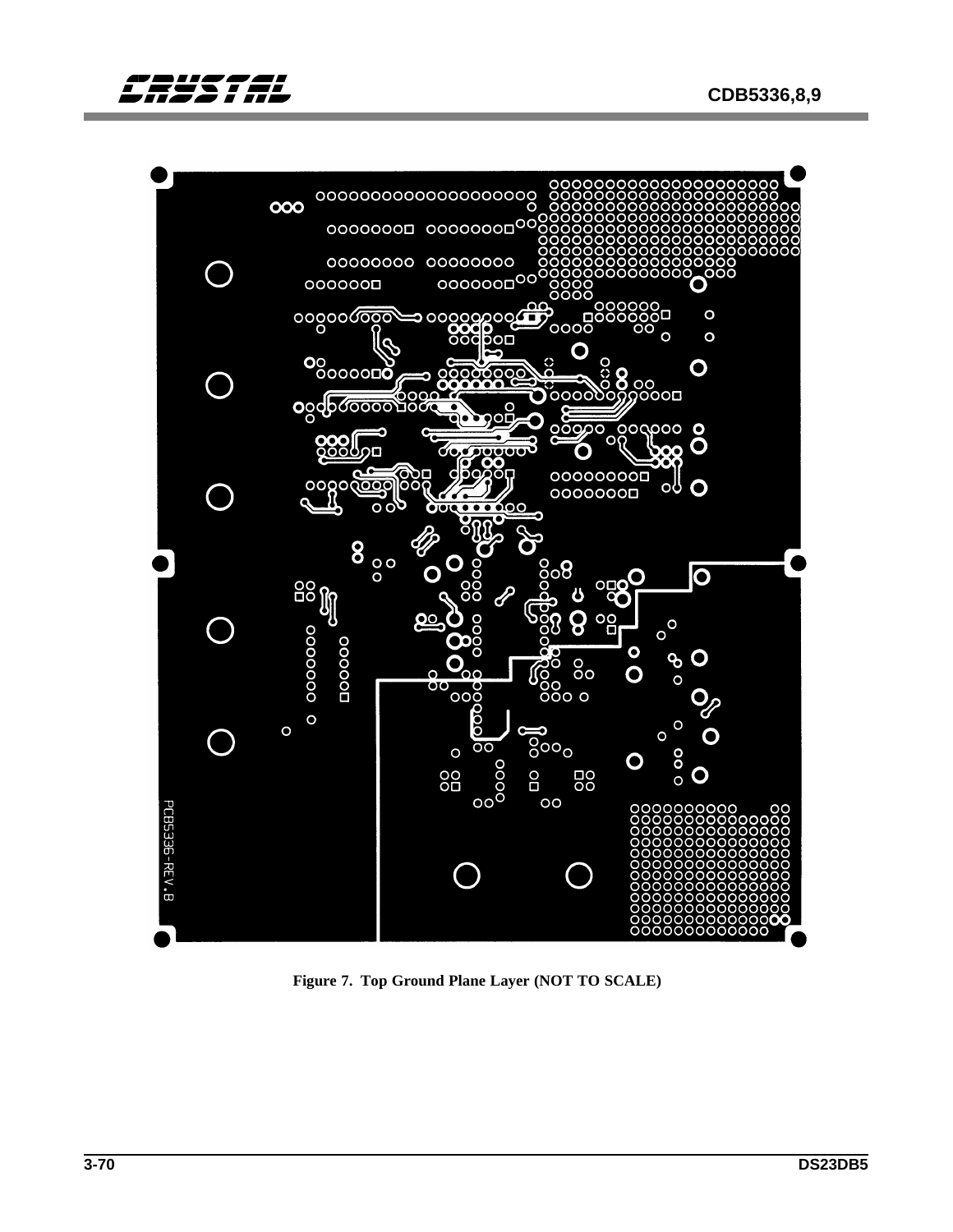

**Figure 8. Bottom Trace Layer (NOT TO SCALE)**